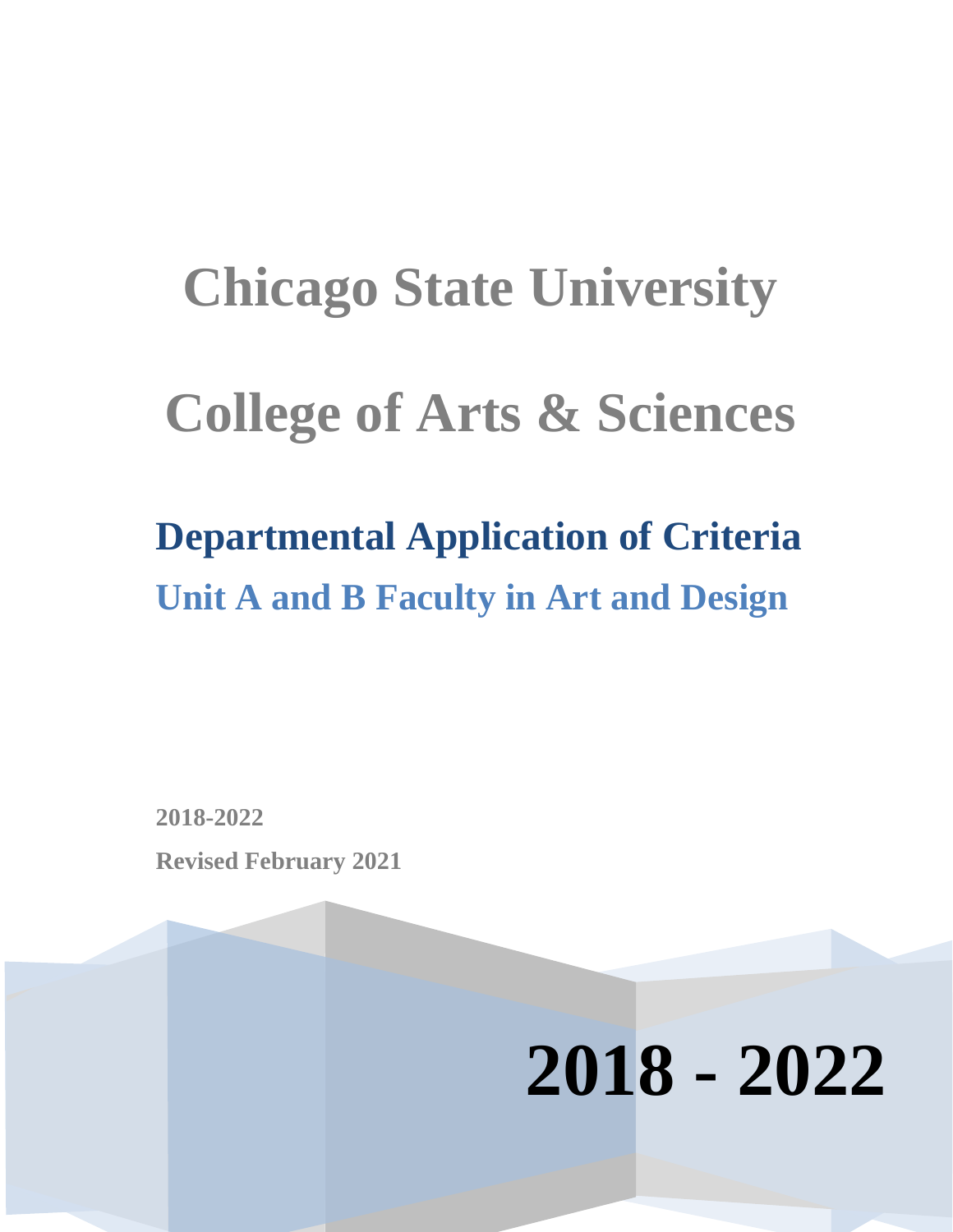## **Table of Contents**

Page

| $\mathbf{I}$ .  | University and College Intentions                                                                                                     | $\overline{3}$ |
|-----------------|---------------------------------------------------------------------------------------------------------------------------------------|----------------|
| $\mathbf{II}$ . | The Departmental Application of Criteria (DAC)                                                                                        | $\overline{3}$ |
|                 | III. Departmental Personnel Committee (DPC)                                                                                           | 5              |
|                 | IV. Evaluation Criteria for Unit A Faculty                                                                                            | 5              |
|                 | <b>Table 1: Overview of Performance Requirement</b>                                                                                   | 6              |
|                 | <b>Table 2: Overview of Performance Requirement Activities</b>                                                                        | 7              |
|                 | <b>Table 3: Summary of Tenure-Track Annual Requirements</b>                                                                           | 9              |
| V.              | Categories of Materials and Activities, Relative Importance, and<br>Methods of Evaluation for Teaching /Performance of Primary Duties | 10             |
|                 | <b>Table 4: Teaching/Primary Duties Categories</b>                                                                                    | 10             |
|                 | Table 5: Teaching Materials to be Evaluated for Type A Categories                                                                     | 11             |
|                 | Table 6: Primary Duty Materials to be Evaluated for Type B Categories                                                                 | 13             |
|                 | VI. Categories of Materials and Activities, Relative Importance, and<br>Methods of Evaluation for Research / Creative Activities      | 15             |
|                 | <b>Table 7: Classification of Research/Creative Activities</b>                                                                        | 16             |
|                 | VII. Categories of Materials and Activities, Relative Importance, and<br>Methods of Evaluation for Service Activities                 | 19             |
|                 | <b>Table 8: Classification of Service Activities</b>                                                                                  | 20             |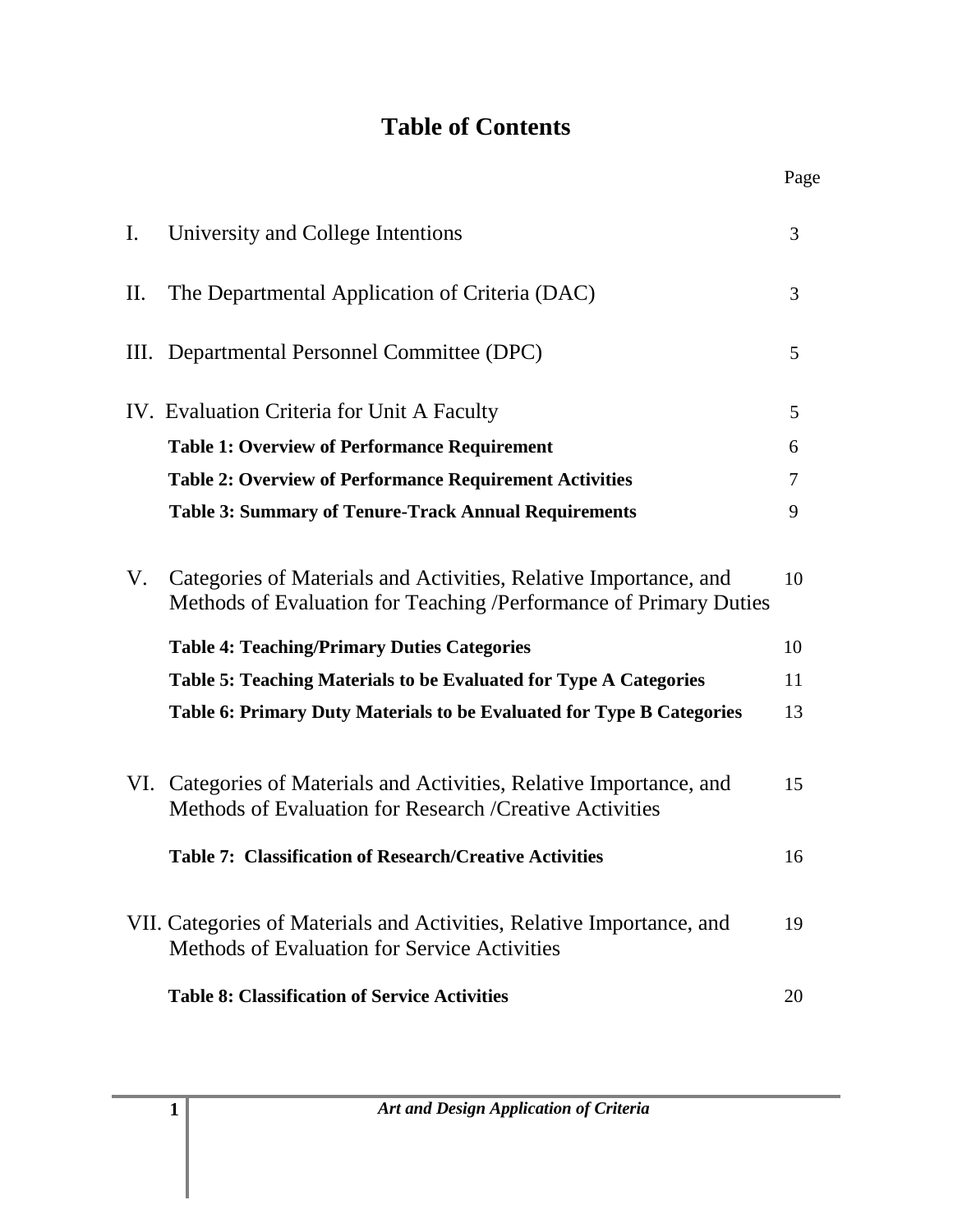|                  | VIII. Evaluation of Unit A Research Faculty                            | 22 |
|------------------|------------------------------------------------------------------------|----|
|                  | IX. Evaluation of Unit A Clinical Faculty                              | 23 |
| X.               | <b>Evaluation of Unit B Faculty</b>                                    | 24 |
|                  | Table 9: Evaluation Criteria for Unit B Faculty                        | 25 |
|                  | <b>Table 10: Teaching/Primary Duties Categories for Unit B Faculty</b> | 25 |
|                  | Table 11: Teaching Materials to be Evaluated for Type A Categories     | 26 |
|                  | Table 12: Primary Duty Materials to be Evaluated for Type B Categories | 28 |
|                  |                                                                        |    |
|                  | Appendix A                                                             | 31 |
| 33<br>Appendix B |                                                                        |    |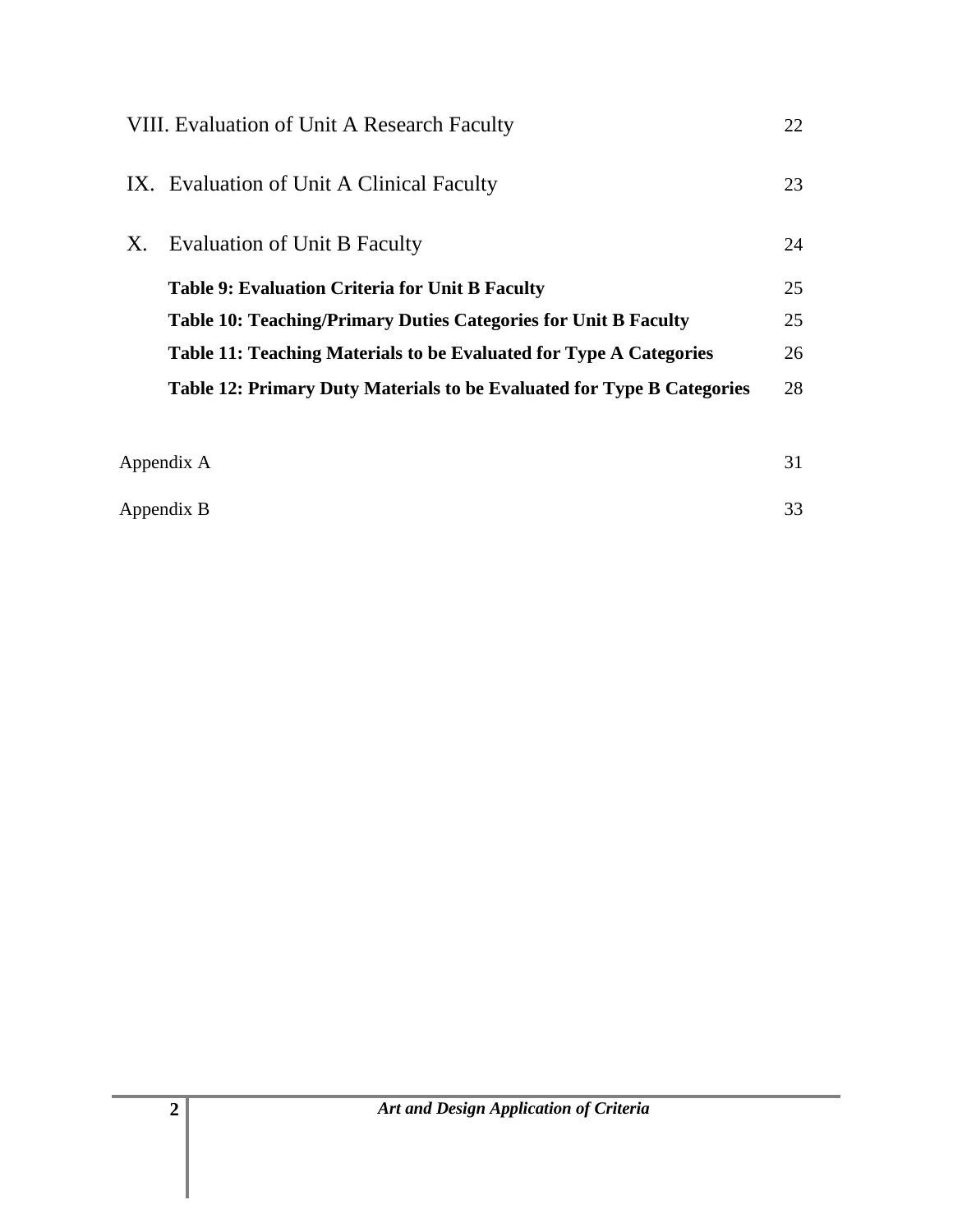## **I. University and College Intentions**

## A. **University Mission Statement**

Chicago State University transforms students' lives by innovative teaching, research, and community partnerships through excellence in ethical leadership, cultural enhancement, economic development and justice.

## **B. College of Arts and Sciences Mission Statement**

 The College of Arts and Sciences provides the intellectual nucleus of the University. The college prepares its students to be competitive in challenging careers in the humanities, fine and performing arts, the social and behavioral sciences, and the STEM (Science, Technology, Engineering and Mathematics) disciplines. The college provides students throughout the university with broad interdisciplinary awareness and competence to equip them for citizenship in the  $21<sup>st</sup>$  century environment of diversity, globalization and social justice.

## **C. University Strategic Planning Goals and College Key Performance Indicators**

The Key Performance Indicators for the College of Arts and Sciences parallel the University's Strategic Planning Goals. Each of the six CSU strategic goals is aligned with a specific public agenda goal or CSU strategic issue, which supports the fulfillment of the University mission. The six goals are Academic Excellence, Innovation and Student Transformation; Student Enrollment, Retention and Graduation; University Culture, Climate and Accountability; Strengthened Infrastructure; Cost Efficiencies and Diverse Revenue Streams; Community Service, Urban Leadership and Economic Engagement.

## **D. Conditions for Employment for Unit A Members**

All Unit A faculty members must complete the State of Illinois ethics training and are required to have oral English proficiency as mandated by Illinois statute. Unit A teaching faculty are required to attend at least 75% of department meetings (absences are allowed for illnesses or time conflicts with other meetings). Where applicable, membership in a professional organization or professional licensure may also be required as a condition of employment at CSU.

## **II. The Departmental Application of Criteria (DAC)**

## **A. DAC Preamble**

The purpose of this document is to provide criteria to evaluate employee performance in three areas – **Teaching/Primary Duties, Research/Creative Activities, and Service**. The goal of evaluation is to ensure that University identified standards of excellence are maintained in those three areas. The document is organized according to three sections, with each section representing an area of evaluation. Each section identifies the categories of accepted materials and activities, their relative importance, and the methods of evaluation.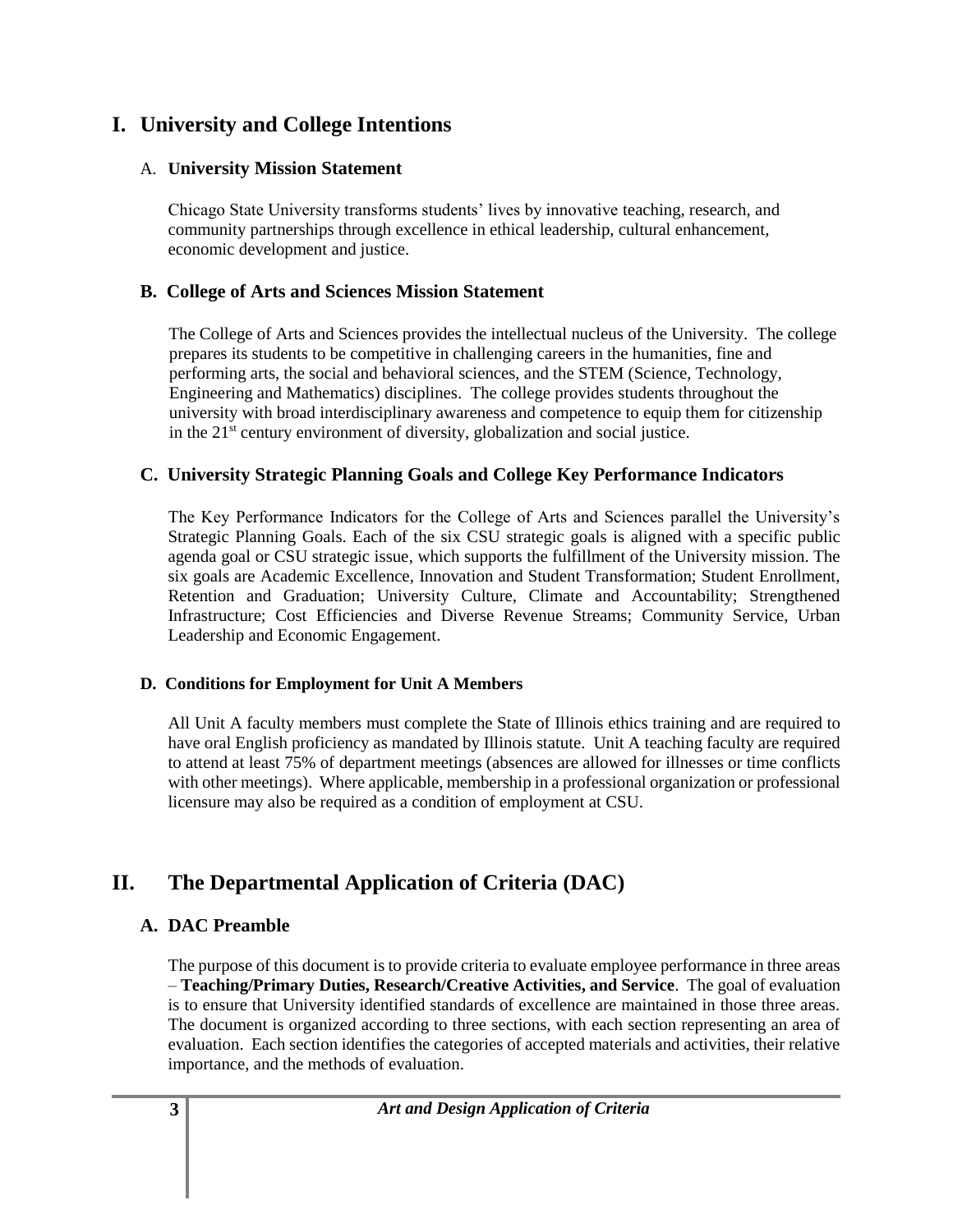## **B. Disciplines for this DAC**

This DAC is for the disciplines of Art and Design and will be used to evaluate Unit A and Unit B faculty members in the Art & Design program. ("Program and "Department" are used interchangeably throughout this documentation.) Faculty whose research/creative activities are interdisciplinary by nature are encouraged to request that their evaluation be informed by the language of their DAC (and perhaps another one if appropriate) and the expertise of a faculty member from an area closely related to their activities, even it is in an area outside of their discipline.

## **C. Evaluation Portfolio**

The evaluation portfolio is a collection of materials submitted by the employee in order to substantiate performance in accordance with the DAC. Each portfolio will include a copy of the current Departmental Application of Criteria, a curriculum vitae, a yearlong work assignment and any revised work assignment worksheets, peer evaluations, student evaluations, instructional materials, evidence of teaching/primary duties, evidence of research/creative activities, evidence of service activities, and any other materials as set forth in the *Contract.* Below are guidelines each candidate should follow when submitting a portfolio for promotion, retention, tenure, or a PAI.

- 1. Only include materials within the evaluation period as stipulated in the *Contract*.
- 2. A letter of intent should be the first item in the portfolio and should provide a narrative of activities accomplished in the three areas. The letter of intent should be no more than two pages and should clearly identify the purpose of the submission (i.e. Fourth-Year Retention, PAI) and provide a summary of the entire portfolio. It should be stated if the individual is to be evaluated on a higher standard, such as promotion or tenure by exception. Preceding each area of evaluation (Teaching/Primary Duties, Research/Creative Activities, Service) a one to two page summary of supporting materials in the evaluation area is suggested. This narrative should provide a more detailed summary of its content than appears in the letter of intent.
- 3. For cumulative portfolios such as tenure, promotion to Associate and Professor, and PAI, certain activities can be listed with a summary. Research/Creative A1 activities may be listed and summarized. Service A1 activities that are performed each semester, such as Portfolio Assessments and Personal Committee evaluations of Unit B and part time faculty members may be listed and summarized with minimal documentation.
- 4. A table of contents is required and a paging system is strongly recommended.
- 5. The candidate should use the same headings and language as that found in the DAC for the three categories. Divisions between sections of the portfolio should be very clear and distinct.
- 6. The submission and review of portfolios are governed by a process set forth in the *Contract*. In particular, they must be submitted by the requisite deadlines and, once submitted, material may not be added or removed by the faculty in personnel action unless requested by the evaluators.

Submitted material shall not include personal information such as social security numbers or irrelevant documents such as the Ethics Training Certificate.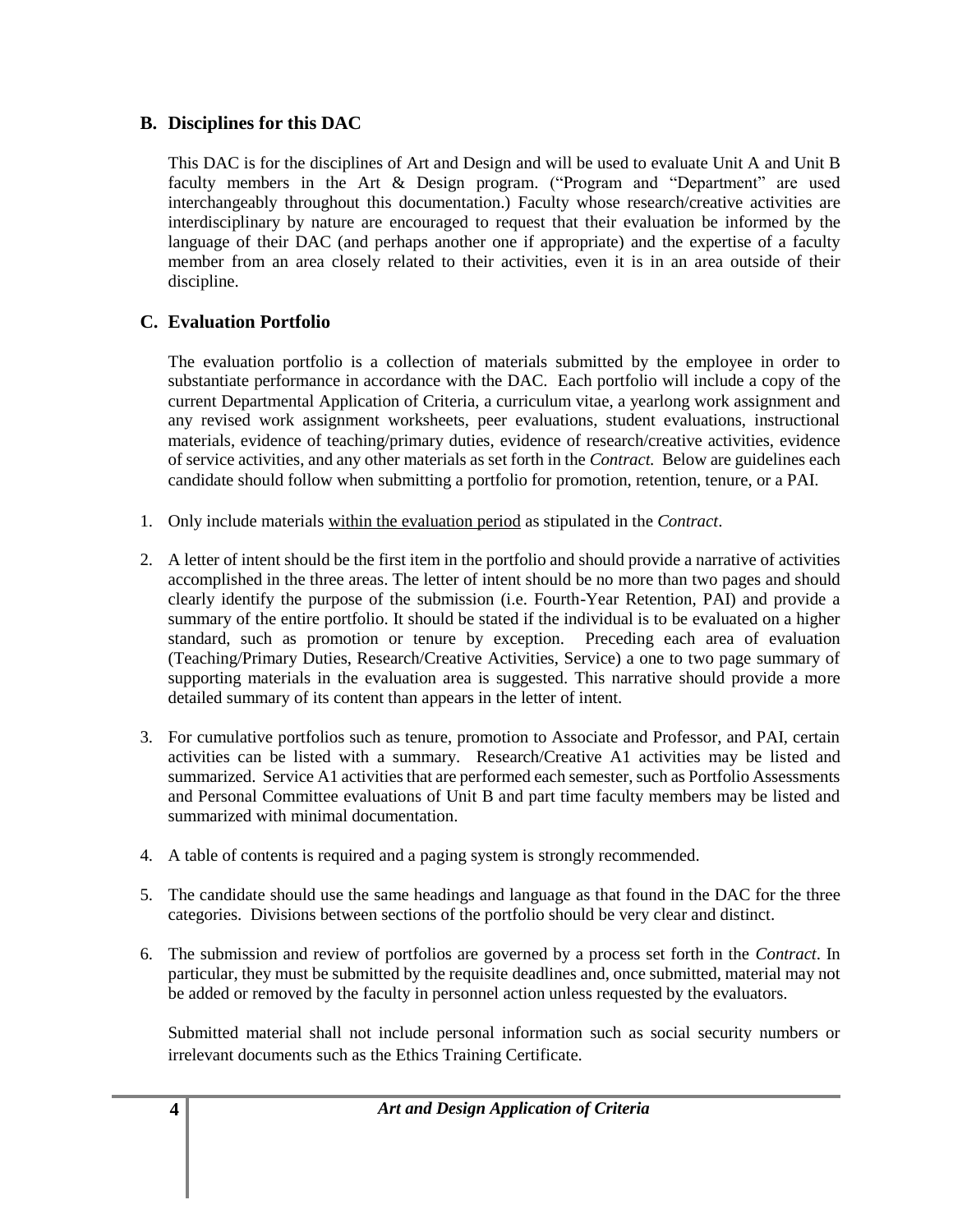## **III. Departmental Personnel Committee (DPC)**

## **A. Purpose**

The purpose of a Department Personnel Committee shall be to review materials submitted by faculty members of the Department seeking retention, promotion, professional advancement increase (PAI) or tenure and to provide recommendations in accordance with the DAC. The dates for each evaluation process are specified in the annual University evaluation timetable.

## B. **Composition**

The composition and voting policies of each Department Personnel Committee (DPC) will be determined by a program's bylaws and will not necessarily be uniform across the College. Individual programs and departments will also determine the procedure for naming peer reviewers and for developing the instrument used for peer and chairperson evaluations.

## **IV. Evaluation Criteria for Unit A Faculty**

The degree of effectiveness of performance of each faculty member who is being considered for retention, promotion, PAI, tenured-faculty review, or tenure shall be evaluated in the areas of teaching/performance of primary duties, research/creative activity, and service. The criteria by which these areas shall be evaluated are set forth and explained in Sections V-VII of this document. Teaching/ performance of primary duties is considered the most important of the three areas of evaluation as stipulated in *Contract* Article 19.3.a.1.

The Minimum Performance Requirements for Unit A faculty in each of the three areas of evaluation is shown in the table below for each personnel action. These Performance Requirements are as designated in the current *Contract* in Article 19.3.a.2. For a summary of the criteria for each Performance Requirement (Appropriate, Satisfactory, Exemplary, etc.), please see the expanded table on the following page.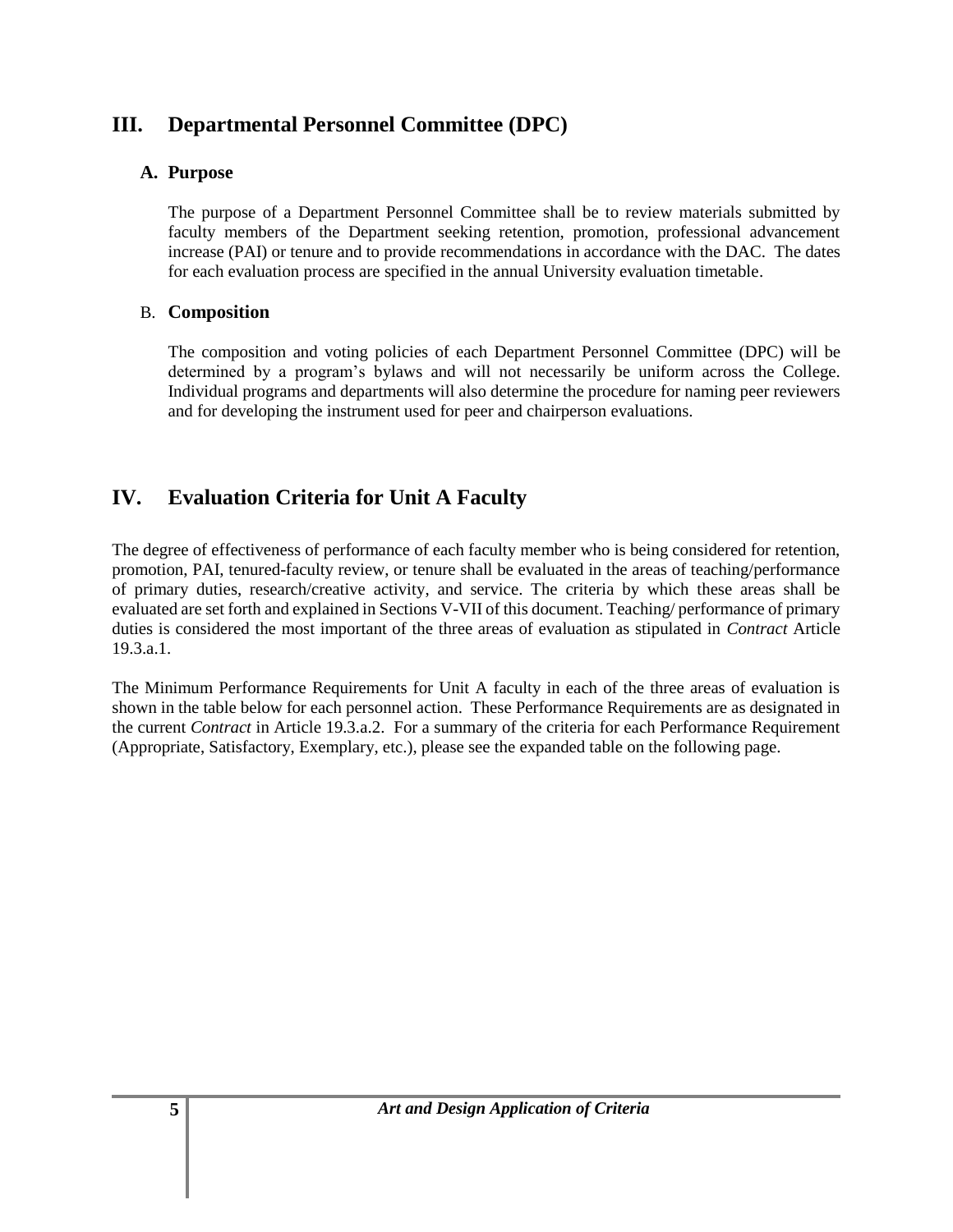| <b>Personnel Action</b>     | Teaching/<br><b>Primary Duties</b> | Research/<br><b>Creative Activities</b> | <b>Service</b>             |
|-----------------------------|------------------------------------|-----------------------------------------|----------------------------|
| First year retention        | Satisfactory                       | Appropriate                             | Appropriate                |
| Second year<br>retention    | Satisfactory                       | Satisfactory                            | Satisfactory               |
| Third year retention        | Effective                          | <b>Highly Satisfactory</b>              | <b>Highly Satisfactory</b> |
| Fourth year retention       | Highly effective                   | Effective                               | Effective                  |
| Fifth year retention        | Significant                        | Highly effective                        | Highly effective           |
| Tenure                      | Superior                           | Significant                             | Significant                |
| <b>Associate Professor</b>  | Superior                           | Significant                             | Significant                |
| <b>Full Professor</b>       | Superior                           | Superior                                | Superior                   |
| PAI                         | Superior                           | Superior/Significant                    | Superior/Significant       |
| Tenure by<br>Exceptionality | Exceptional/Superior               | Exceptional/Superior                    | Exceptional/Superior       |
| <b>Post-Tenure Review</b>   | Adequate/Exemplary                 | Adequate/Exemplary                      | Adequate/Exemplary         |

## **Table 1: Overview of Performance Requirement**

## **Notes for the table below:**

- 1. Activity is defined as a unique function occurring within the evaluation period. For instance, maintaining a studio or lab counts as one activity. However, in multi-year evaluations, studio or lab maintenance can be counted once for each year that it was performed.
- 2. Activities in the table are organized by type of activity,  $A E$  (see below under each area for specific classification), and are coupled with numbers to identify a specific classification of activity to be evaluated.
- 3. Materials in a higher category can be used as substitutes for lower requirements (where applicable and appropriate) but substitutions cannot reduce the quantity of activities required, except in the case of a  $\hat{B}3$  activity in Research/Creative Activities. If approved by the DPC, (1)  $\hat{B}3$  may equal (2) B2 activities.
- 4. The (6) professional development activities for Superior are required of faculty who are hired tenuretrack starting in August 2021. Anyone else tenure-track before that date must participate in (1) activity per year starting with the effective date of this DAC.\*
- 5. If a B2 or B3 activity in Research/Creative Activities has been achieved in a 1<sup>st</sup> through 4<sup>th</sup> year review, then it is considered to have fulfilled the  $5<sup>th</sup>$  year requirement, as long as documentation is also included in the  $5<sup>th</sup>$  year portfolio.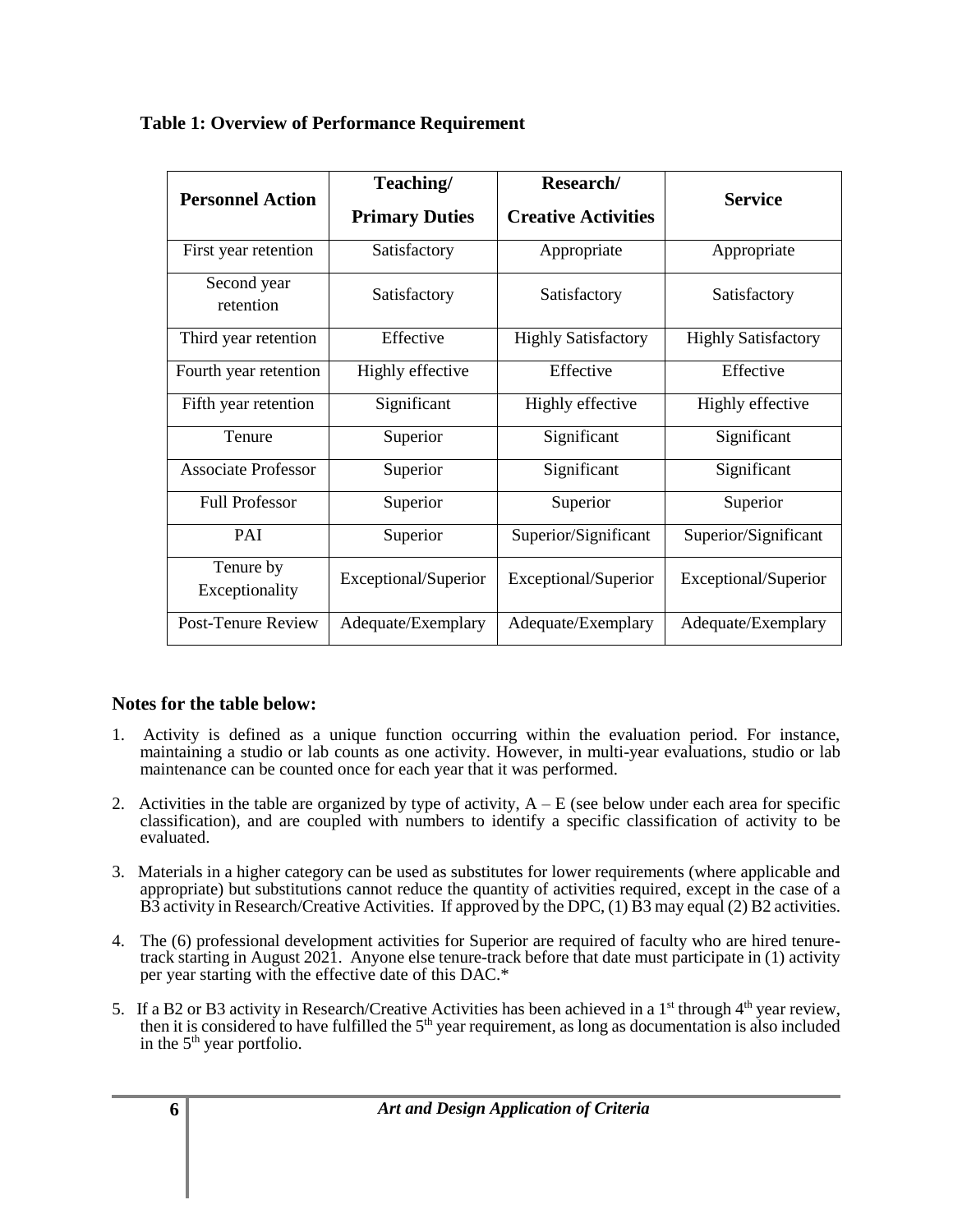## **Table 2: Overview of Performance Requirement Activities**

| <b>Performance</b>                   | <b>Teaching/Primary Duties</b>                                                                                                                                                                                                                                                                                                                         | Research/                                                                                                                                                                                                                                                                    | <b>Service Activities</b>                                                                            |
|--------------------------------------|--------------------------------------------------------------------------------------------------------------------------------------------------------------------------------------------------------------------------------------------------------------------------------------------------------------------------------------------------------|------------------------------------------------------------------------------------------------------------------------------------------------------------------------------------------------------------------------------------------------------------------------------|------------------------------------------------------------------------------------------------------|
| <b>Indicator</b>                     |                                                                                                                                                                                                                                                                                                                                                        | <b>Creative Activity</b>                                                                                                                                                                                                                                                     |                                                                                                      |
| Appropriate                          | N/A                                                                                                                                                                                                                                                                                                                                                    | $(1)$ A1                                                                                                                                                                                                                                                                     | $(3)$ A+ $(1)$<br>A/B/C/D/E from<br>Category 1                                                       |
| <b>Satisfactory</b>                  | Aa: Satisfactory ratings by peers and<br>chair, satisfactory student evaluations,<br>demonstrates command of subject matter,<br>clear communication, organized syllabi,<br>and satisfactory assessment tools<br>Ad: demonstrate (1) professional<br>development activity<br>If B: Satisfactory rating by chair and peer<br>evaluations, if appropriate | $(3)$ A1                                                                                                                                                                                                                                                                     | $(3)$ A + (1) B + (1)<br>A/B/C/D/E from<br>Category 1                                                |
| <b>Highly</b><br><b>Satisfactory</b> | N/A                                                                                                                                                                                                                                                                                                                                                    | $(3)$ A1 + $(3)$ A2                                                                                                                                                                                                                                                          | $(3) A + (1) B + (1)$<br>$C + (1)$ A/B/C/D/E,<br>of which (1) must be<br>from Category 2             |
| <b>Effective</b>                     | Aa: Effective rating by peers and chair,<br>and effective student evaluations<br>Ab: (1) student mentoring<br>Ac: demonstrates (1) update in curriculum<br>Ad: demonstrates (1) professional<br>development activity<br>If B: Effective rating by chair and peer, if<br>appropriate                                                                    | $(3)$ A2 + (1) B1                                                                                                                                                                                                                                                            | $(3)$ A + (1) B + (1)<br>$C + (2) A/B/C/D/E$<br>of which (2) must be<br>from Category 2.             |
| <b>Highly</b><br><b>Effective</b>    | Aa: Highly effective rating by peers,<br>chair and students<br>Ab: (2) student mentoring<br>Ac: demonstrates (1) update in curriculum<br>and (1) area of option/concentration<br>Ad: demonstrate (1) professional<br>development activity<br>If B: Highly effective rating by chair and<br>peer, if appropriate                                        | $(2)$ A2 + (2) B1 + (1) B2*<br>*If a B2 or B3 activity has<br>been achieved in a $1^{st} - 4^{th}$<br>year review, then it is<br>considered to have fulfilled<br>the $5th$ year requirement, as<br>long as documentation is<br>also included in the $5th$<br>year portfolio. | $(3)$ A + (1) B + (1)<br>$C + (1) D/E + (1)$<br>A/B/C/D/E of which<br>(3) must be from<br>Category 2 |
| <b>Significant</b>                   | Aa: Significant rating by peers and chair,<br>highly effective student evaluations<br>Ab: (3) evidence of student mentoring<br>Ac: demonstrate(1) update in curriculum,<br>(1) area of option/concentration and (1)<br>contribution to the direction of the<br>program                                                                                 | N/A                                                                                                                                                                                                                                                                          | N/A                                                                                                  |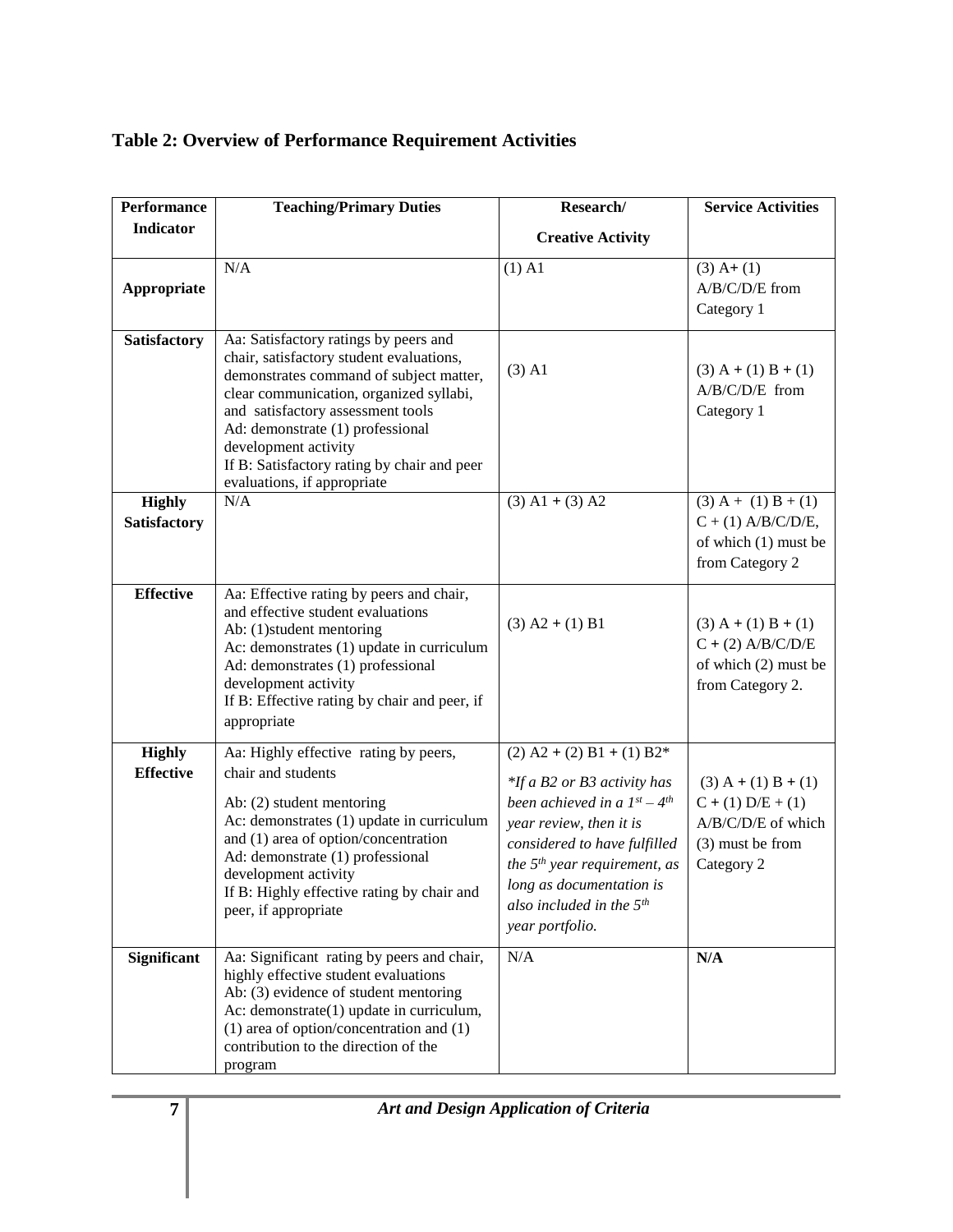| <b>Adequate</b><br>Post tenure                                                                                                                     | option/concentration and program<br>Ad: demonstrate (8) professional<br>development activities<br>If B: Exceptional rating by chair and peer,<br>if appropriate<br>Same as Highly Effective.                                                                                                                                                                                                                                                                          | $(2)$ A1 + $(2)$ A2                                                                             | $(3) A + (1) B + (2)$<br>C/D/E in Category 1                                                                                  |
|----------------------------------------------------------------------------------------------------------------------------------------------------|-----------------------------------------------------------------------------------------------------------------------------------------------------------------------------------------------------------------------------------------------------------------------------------------------------------------------------------------------------------------------------------------------------------------------------------------------------------------------|-------------------------------------------------------------------------------------------------|-------------------------------------------------------------------------------------------------------------------------------|
| <b>Exceptional</b><br>$+$<br>Cumulative                                                                                                            | if appropriate<br>Aa: Exceptional rating by all peers and<br>chair, exceptional student evaluations<br>(not cumulative)<br>Ab: (12) evidence of student mentoring<br>and exceptional student work<br>Ac: (12) demonstrate updates in<br>curriculum, area of option/concentration<br>and lead change in area of                                                                                                                                                        | $(8)$ A2 + (6) B1 + (5) B2 or<br>$(3) B2 + (1) B3$ or $(1) B2 +$<br>$(2)$ B <sub>3</sub>        | (35) activities with<br>at least one activity<br>each from A, B, C,<br>$D/E$ , of which $(11)$<br>must be from<br>Category 2. |
| <b>Superior</b><br>$Cumulative+$<br>(Promotion<br>to Tenure<br>and<br>Associate[T/<br>PD only]<br>Full<br>Professor<br>and PAI[all<br><i>items</i> | Aa: Superior rating by all peers senior in<br>rank and chair, significant student<br>evaluations (average is not cumulative for<br>Tenure or Associate)<br>Ab: (10) evidence of student mentoring<br>Ac: (10) demonstrate updates in<br>curriculum, area of option/concentration<br>and contribution to the direction of the<br>program<br>Ad: demonstrate (6) professional<br>development activities for 2021 hires *<br>If B: Significant rating by chair and peer, | (6) $A2 + (5) B1 + (4) B2$<br>or (2) $B2 + (1) B3$ or (2)<br>B <sub>3</sub>                     | (32) activities with<br>at least one activity<br>each from A, B, C,<br>$D/E$ , of which $(9)$<br>must be from<br>Category 2.  |
| <b>Significant</b><br>$Cumulative+$<br>(Promotion<br>to Associate<br>Professor<br>/Tenure, PAI)                                                    | N/A                                                                                                                                                                                                                                                                                                                                                                                                                                                                   | $(6)$ A2 + (4) B1 + (3) B2<br><b>Or</b><br>$(5)$ A2 + (4) B1 + (1) B2 +<br>$(1)$ B <sub>3</sub> | (29) activities with<br>at least one activity<br>each from A, B, C,<br>$D/E$ , of which $(6)$<br>must be from<br>Category 2   |
|                                                                                                                                                    | Ad: (1) demonstrate professional<br>development activity<br>If B: Significant rating by chair and peer,<br>if appropriate                                                                                                                                                                                                                                                                                                                                             |                                                                                                 |                                                                                                                               |

 $+$  See II.C.3.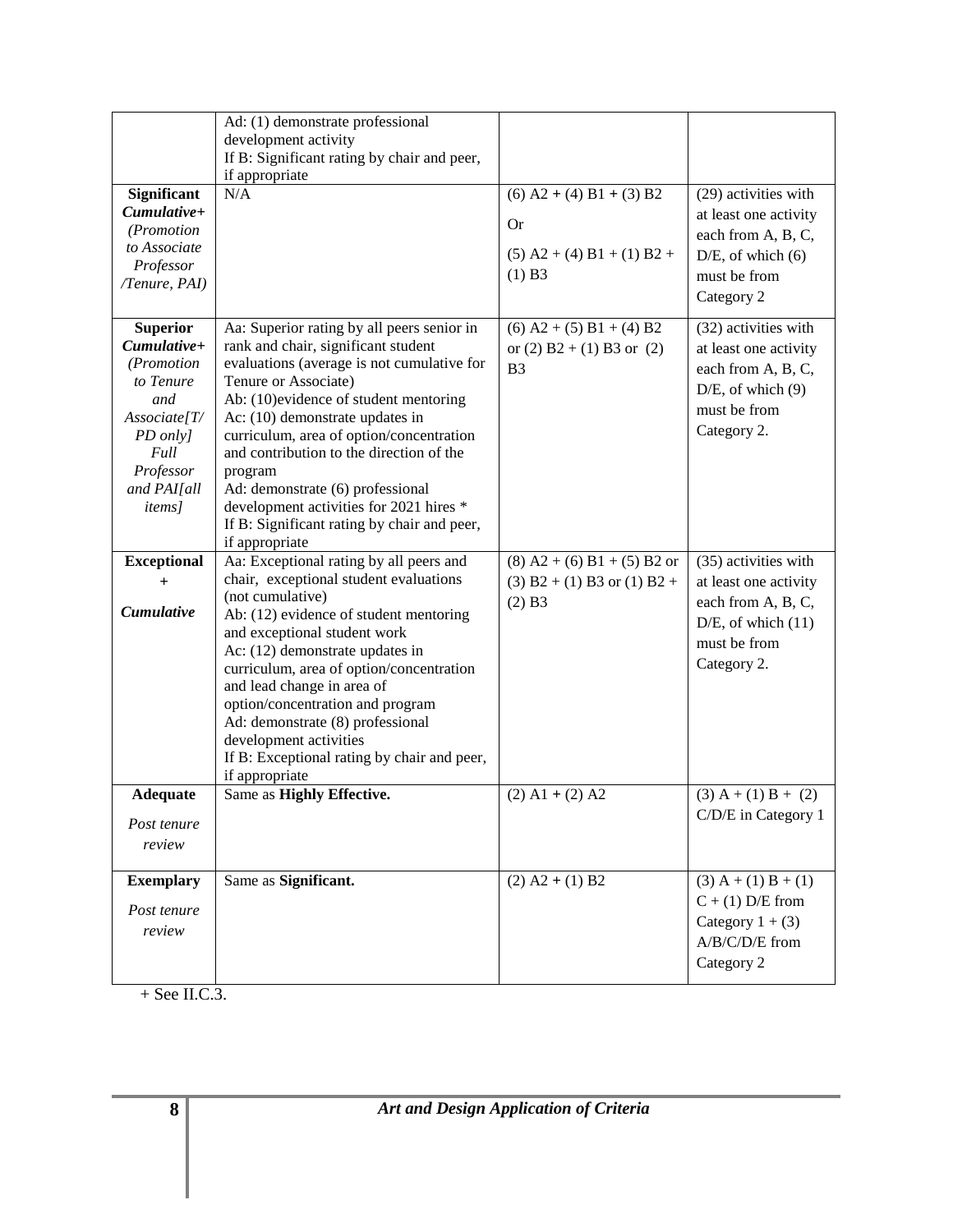| Year                                                                                                     | <b>Teaching/Primary Duties</b>                                                                                                                                                                     | Research/<br><b>Creative Activities</b>                                                                                                                                                                                                                                                  | <b>Service Activities</b>                                                                                                                   |
|----------------------------------------------------------------------------------------------------------|----------------------------------------------------------------------------------------------------------------------------------------------------------------------------------------------------|------------------------------------------------------------------------------------------------------------------------------------------------------------------------------------------------------------------------------------------------------------------------------------------|---------------------------------------------------------------------------------------------------------------------------------------------|
|                                                                                                          | Satisfactory:                                                                                                                                                                                      | Appropriate:                                                                                                                                                                                                                                                                             | Appropriate:                                                                                                                                |
| 1 <sup>st</sup>                                                                                          | In all evaluations, teaching<br>materials and primary duties                                                                                                                                       | (1) Scholarly Activity (lower<br>achievement)                                                                                                                                                                                                                                            | $(3)$ Department + $(1)$ any<br>area (lower level)                                                                                          |
|                                                                                                          | Satisfactory:                                                                                                                                                                                      | Satisfactory:                                                                                                                                                                                                                                                                            | Satisfactory:                                                                                                                               |
| 2 <sup>nd</sup>                                                                                          | In all evaluations, teaching<br>materials and primary duties                                                                                                                                       | (3) Scholarly Activities (lower<br>achievement)                                                                                                                                                                                                                                          | $(3)$ Department + $(1)$ ERG <sup>*</sup> +<br>(1) any area (lower level)                                                                   |
|                                                                                                          | <b>Effective:</b>                                                                                                                                                                                  | <b>Highly Satisfactory:</b>                                                                                                                                                                                                                                                              | <b>Highly Satisfactory:</b>                                                                                                                 |
| 3 <sup>rd</sup>                                                                                          | In all evaluations, teaching<br>materials, student mentoring,<br>curriculum updates and other<br>primary duties                                                                                    | Scholarly Activities - (3) lower<br>$+$ (3) higher achievements                                                                                                                                                                                                                          | $(3)$ Department + $(1)$ ERG +<br>(1) University $+$ (1) any area,<br>of which (1) from higher<br>level                                     |
|                                                                                                          | <b>Highly Effective:</b>                                                                                                                                                                           | <b>Effective:</b>                                                                                                                                                                                                                                                                        | <b>Effective:</b>                                                                                                                           |
| 4 <sup>th</sup>                                                                                          | In all evaluations, teaching<br>materials, student mentoring,<br>curriculum updates and other<br>primary duties                                                                                    | (3) high achievement Scholarly<br>Activities $+ (1)$ low<br>achievement Research<br>Productivity                                                                                                                                                                                         | $(3)$ Department + $(1)$ ERG +<br>(1) University $+$ (2) any area,<br>of which (2) from higher<br>level                                     |
|                                                                                                          | Significant:                                                                                                                                                                                       | <b>Highly Effective:</b>                                                                                                                                                                                                                                                                 | <b>Highly Effective:</b>                                                                                                                    |
| 5 <sup>th</sup>                                                                                          | In all evaluations, teaching<br>materials, student mentoring,<br>updates in curriculum, area of<br>option and direction of the<br>program; and other primary<br>duties                             | (2) high achievement Scholarly<br>Activities $+$ (3) Research<br>Productivity, of which (2) low<br>and (1) high achievement                                                                                                                                                              | $(3)$ Department + $(1)$ ERG +<br>$(1)$ University + $(1)$<br>Profession/Community + $(1)$<br>any area, of which (3) from<br>higher level   |
|                                                                                                          | <b>Superior:</b>                                                                                                                                                                                   | Significant:                                                                                                                                                                                                                                                                             | Significant:                                                                                                                                |
| <b>Promotion</b><br>to Associate<br><b>Professor</b><br>and Tenure<br>(Multi-Year<br><b>Evaluation</b> ) | In all evaluations (average<br>not cumulative), teaching<br>materials, student mentoring,<br>updates in curriculum, area of<br>option and direction of the<br>program; and other primary<br>duties | (6) high achievement Scholarly<br>Activities $+$ (7) Research<br>Productivity, of which (4) low<br>and (3) high achievement; Or<br>(5) high achievement Scholarly<br>Activities $+$ (5) Research<br>Productivities, of which (1)<br>high achievement $+$ (1) highest<br>achievement (B3) | (29) activities with at least<br>one activity from each area<br>and (1) Profession/<br>Community, of which (6)<br>must be from higher level |

**Table 3: Summary of Tenure-Track Annual Requirements**

\*ERG = Enrollment, Retention and Graduation.

For Tenure by Exceptionality and other promotions, as well as substitutes, see Table 2.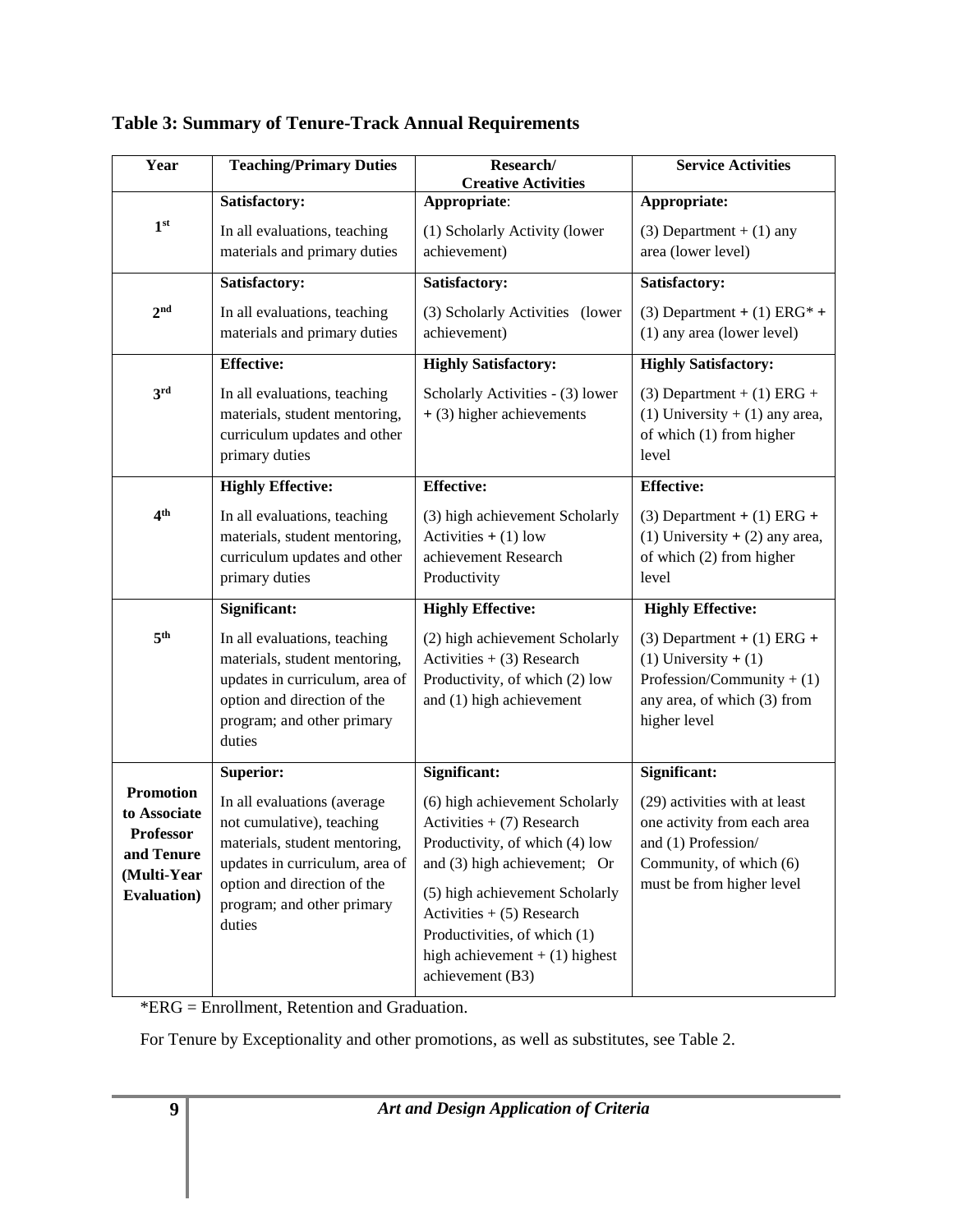## **V. Categories of Materials and Activities, Relative Importance, and Methods of Evaluation for Teaching /Performance of Primary Duties**

Teaching and other Primary Duties are important to the intellectual life of the University. A record of all teaching and teaching-related activities, supporting evidence, and summative narrative should be included in each portfolio. The narrative should explain how the candidate meets the established criteria, how assessment results have led to changes in courses, and how faculty development activities have improved teaching.

The activities for Teaching are aligned with the University Strategic Goal 1: Academic Excellence, Innovation and Student Transformation. Some of the Primary Duties address Strategic Goal 4: Strengthened Infrastructure. The annual requirements reflect the different degrees of meeting those goals.

The two aspects of the category Teaching/Performance of Primary Duties are to be weighted in their evaluation in proportion to the assignment of CUEs on their Revised Work Assignment. Because each of these aspects are quite different, the categories, their importance, the criteria, and guidelines for each will be covered in two parallel sections organized according to the following designations: **A. Teaching** and **B. Performance of Primary Duties**. The teaching section is first and the performance of primary duties follow immediately after, and before the research/creative activities. The materials required to meet the performance standard for each section is listed below.

| A. TEACHING                                     | <b>B. PRIMARY DUTIES</b>                            |
|-------------------------------------------------|-----------------------------------------------------|
| a. Classroom performance                        | a. Primary duty performance                         |
| b. Other teaching related duties                | b. Other primary duty related activities            |
| c. Curriculum development and revision          | c. Program development and enhancement              |
| d. Professional development related to teaching | d. Professional development related to primary duty |

## **Table 4: Teaching/Primary Duties Categories**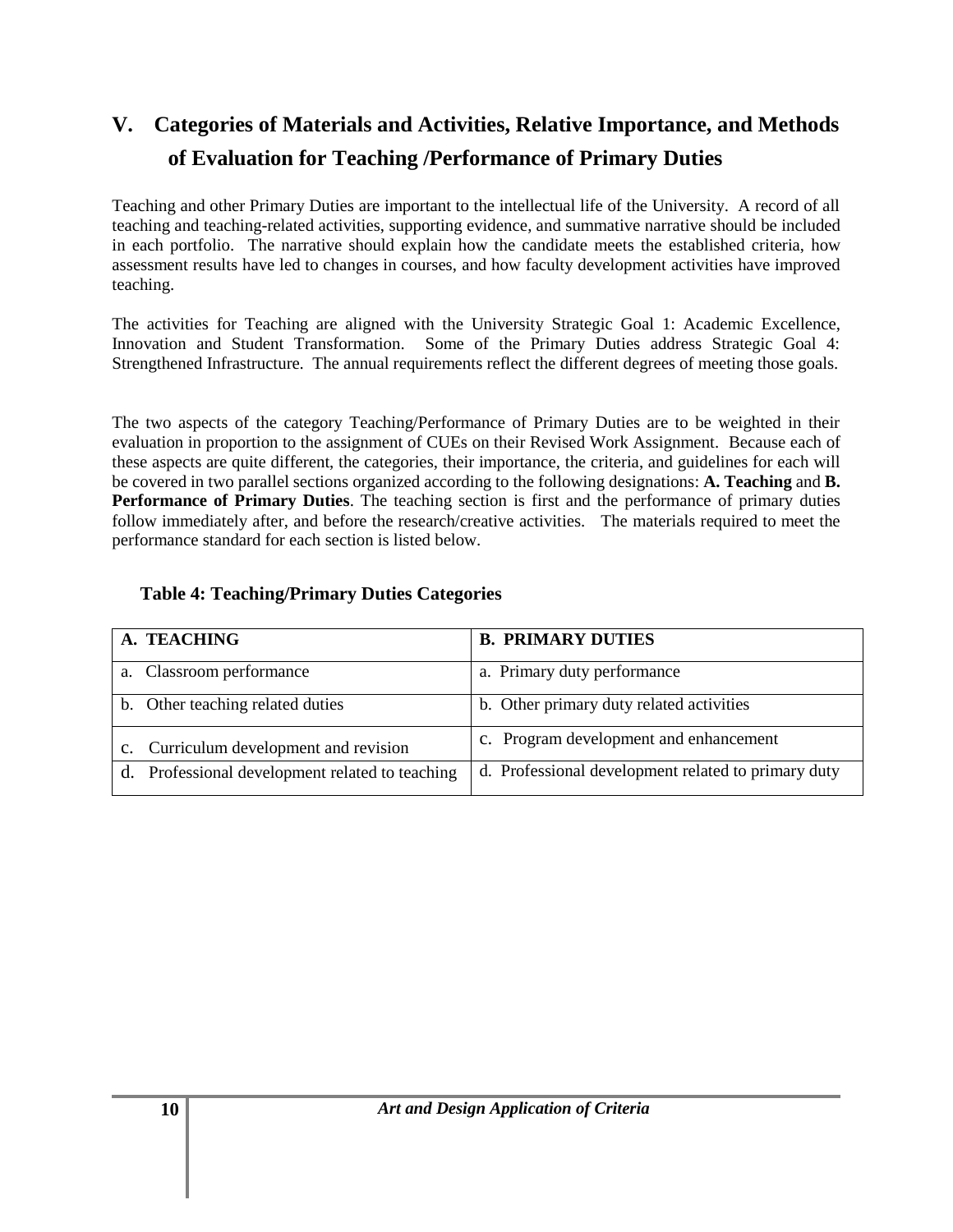| <b>A</b> Activities                                      | <b>Materials to be Evaluated.</b>                                                                                                                                                                                                                                                                                                                                                                                                                                                                                                                                                                                                                                                                                                                                                                                                                                                                                                             |
|----------------------------------------------------------|-----------------------------------------------------------------------------------------------------------------------------------------------------------------------------------------------------------------------------------------------------------------------------------------------------------------------------------------------------------------------------------------------------------------------------------------------------------------------------------------------------------------------------------------------------------------------------------------------------------------------------------------------------------------------------------------------------------------------------------------------------------------------------------------------------------------------------------------------------------------------------------------------------------------------------------------------|
|                                                          | (Any item with an asterisk must be submitted)                                                                                                                                                                                                                                                                                                                                                                                                                                                                                                                                                                                                                                                                                                                                                                                                                                                                                                 |
| Classroom performance<br>a.                              | Revised faculty work assignments for the evaluation period.*<br>1.<br>All peer and chair evaluations during the evaluation period.*<br>2.<br>Summary of student evaluations (with student comments) for<br>3.<br>each course evaluated during the review period. This includes<br>online and hybrid courses.*<br>The course syllabus, the final exam/project, and a representative<br>4.<br>exam/assignment for each different course taught during the<br>evaluation period. All syllabi must be in the approved HLC<br>format and include all required university, college, and<br>department statements.*<br>5. Evidence of participation in required assessment activities.*<br>The following may also be submitted:<br>6.<br>a. Additional quizzes or exams.<br>b. Handouts, study guides, or assignments.<br>c. Graded or un-graded student assignments.<br>d. Materials from tutoring or help sessions.<br>e. Examples of student work |
|                                                          | f. Other materials.                                                                                                                                                                                                                                                                                                                                                                                                                                                                                                                                                                                                                                                                                                                                                                                                                                                                                                                           |
| b. Other teaching related<br>activities                  | 1. Evidence of training students in research/creative activities.<br>2. Evidence of student mentoring.<br>3. Evidence of assisting with study groups/tutoring groups.                                                                                                                                                                                                                                                                                                                                                                                                                                                                                                                                                                                                                                                                                                                                                                         |
| Curriculum development<br>$\mathbf{c}$ .<br>and revision | Original instructional materials such as homework problems,<br>$\overline{1}$ .<br>novel/original learning aids, and new hands-on activities.<br>2.<br>Updates to lecture material.<br>3. Evidence of efforts to develop new courses, update existing                                                                                                                                                                                                                                                                                                                                                                                                                                                                                                                                                                                                                                                                                         |
| d. Professional development<br>for teaching improvement  | courses, or change a program's curriculum.<br>Documentation of participation in professional development<br>1.<br>activities that contribute to course development and improvement<br>of teaching, including online teaching certification.                                                                                                                                                                                                                                                                                                                                                                                                                                                                                                                                                                                                                                                                                                   |

## **Table 5: Teaching Materials to be Evaluated for Type A Categories**

## **Relative Importance of Teaching (A) Activities and Methods of Evaluation**

For all teaching faculty, the evaluation of classroom performance is the most significant activity. Evaluation of a candidate's teaching will include consideration of the candidate's effectiveness in the following areas: execution of assigned responsibilities; command of the subject matter or discipline; ability to organize, analyze and present material clearly and effectively; ability to encourage and interest students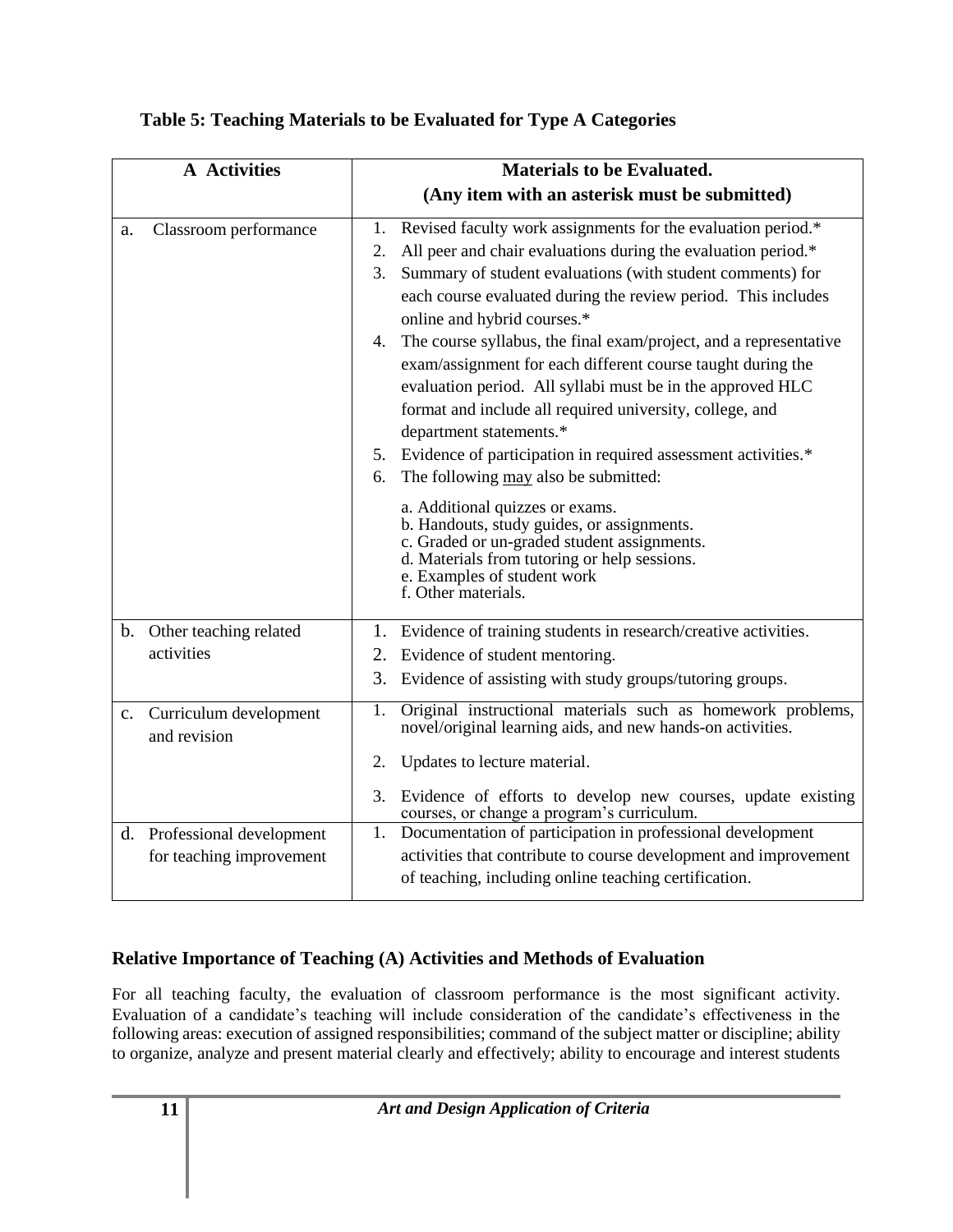in the learning process; and in student mentoring, advisement, counseling and direction of individual learning activities. Below are specific instructions regarding the evaluation of A activities:

#### *Course Syllabi*

Syllabi are expected to clearly define the following: course description; course objectives/outcomes; assessment methods; the name of the text and other required materials; instructor's name, phone number, e-mail address, office location, and office hours; class meeting time and location; a calendar of activities for the course; required University statements; material to be covered in the course; policies concerning attendance, tardiness, and makeup exams; grading standards (including 'I' grades); frequency and relative weights of exams, quizzes, homework, papers, and other materials; laboratory/studio safety rules (if appropriate). In addition, it is expected that syllabi will be professionally produced with a minimum of spelling, grammatical or typographical errors, that all instructions and conditions are internally consistent, and that the course content and prerequisites reflect the catalog description. All syllabi will contain content as required by the University, HLC (Higher Learning Commission), ISBE (Illinois State Board of Education) and IBHE (Illinois Board of Higher Education). It will include items required by NASAD (National Association of Schools of Art and Design) and other specific accrediting agencies when appropriate. For courses where a 4000-level class meets with a 5000-level class, it is expected that the two classes will have different syllabi, different learning outcomes, and different assessment measures.

#### *Course Materials*

Representative exams, quizzes, and other materials submitted for evaluation are expected to reflect the following qualities: balanced coverage of the assigned material, questions which are clearly stated, questions which are appropriate for the level of the course, a length which is appropriate for the time allotted, and a minimum of spelling, grammatical or typographical errors. Materials submitted will be evaluated with regards to their value in assisting student learning, their originality, and their appropriateness for the course. Regular revisions and updates to course materials shall be valued more than repetitive, unrevised materials over a multi-year period.

#### *Student Evaluations*

Faculty shall give all students, except those enrolled in practica, tutorials, independent study courses, and research courses, the opportunity to evaluate their teaching effectiveness through the student evaluations provided on-line by the University. The results of these evaluations will be provided to the faculty member only after the course grade has been submitted. The faculty member will place in their portfolio the evaluations (including student comments) for each course evaluated during the review period. Out of scale of 1 as lowest and 5 as highest, the Performance Indicators are as follows:

| Satisfactory            | 3.0  |
|-------------------------|------|
| Effective               | 3.25 |
| <b>Highly Effective</b> | 3.5  |
| Significant             | 4.0  |
| Superior                | 4.25 |
| Exceptional             | 4.75 |

#### *Teaching Assessment Activities*

All courses should have assessment measures. Additional assessment instruments may be required for some courses, as designated by the department. Faculty administering such instruments must compile the results and return them to the Assessment Coordinator on a timely basis. Effectiveness will be measured by the quality of reports submitted for evaluation.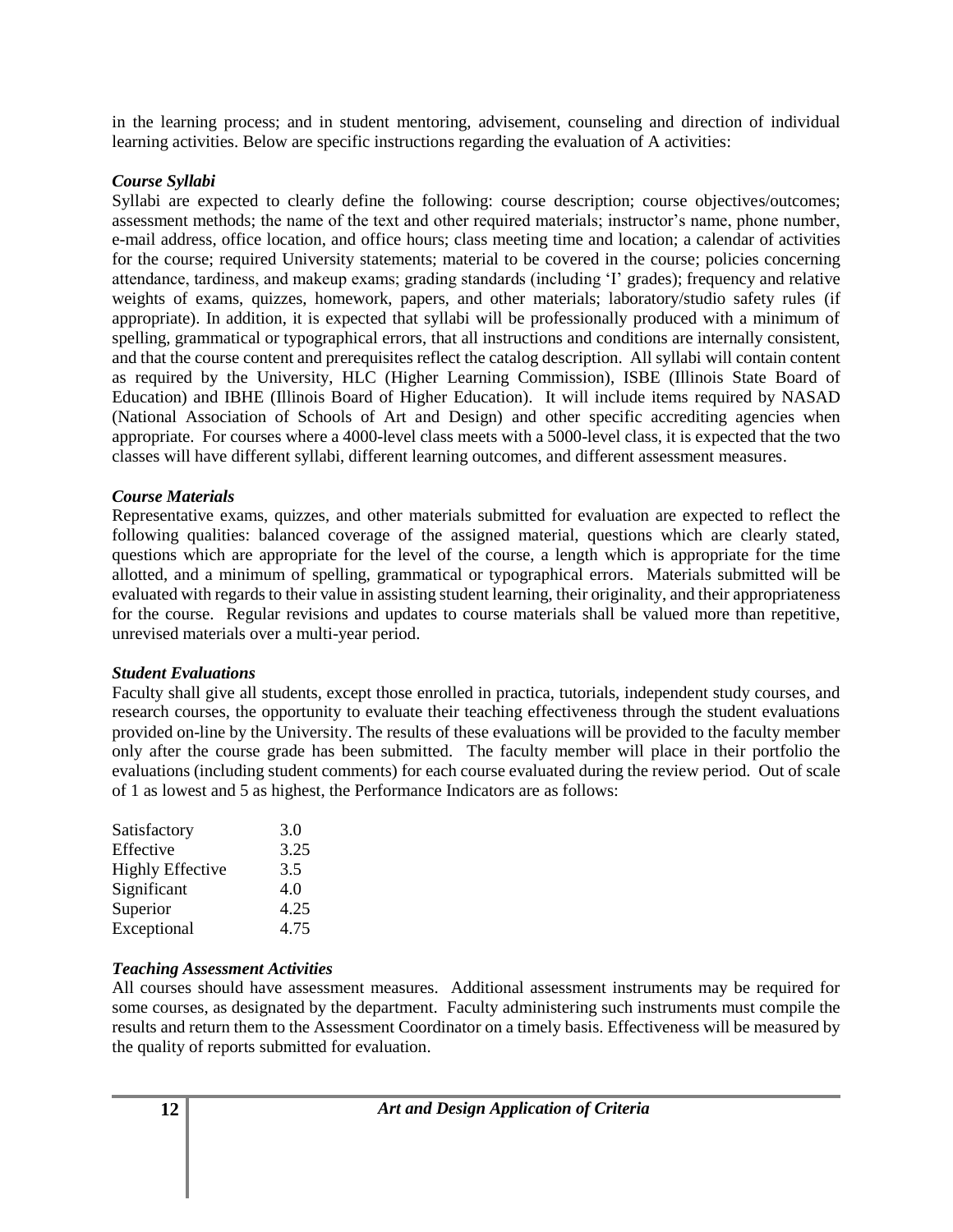| Satisfactory            | 3.0  |
|-------------------------|------|
| Effective               | 3.25 |
| <b>Highly Effective</b> | 3.5  |
| Significant             | 4.0  |
| Superior                | 4.5  |
| Exceptional             | 4.75 |

#### *Peer/Chairperson Classroom Visitations*

Each candidate for retention, promotion, tenure, or a PAI shall include the results of at least two recent classroom visitations by peers and one classroom visitation by the chairperson. Each visitor shall complete the "Faculty Classroom Observation and Evaluation Form" (see Addendum I) approved by the program. The completed form should be copied to the faculty member visited, to the DPC chairperson, and to the department chairperson. Procedures for selecting peer evaluators will follow the Art and Design program's bylaws. For online courses, access to the Moodle site must be granted to the chairperson and peer evaluators to facilitate the evaluation of the faculty member teaching the online course.

#### *Curriculum Revision and Development*

These activities include, but are not limited to: new course development, new instructional material development and new option development. Effectiveness as measured by adoption and implementation of the proposed courses and options should be documented.

#### *Professional Development Activities for Teaching Improvement*

Activities include but are not limited to: participation in short courses, conferences and workshops, attainment of additional degrees, sabbaticals, fellowships, and other teaching related, educational experiences. Documentation of participation must be provided for consideration. Documentation of participation must be provided for consideration. Professional development for teaching improvement i. Documentation of participation in activities that contribute to course development, improvement of teaching, Online Teaching Certification, etc.; ii. Materials demonstrating professional development (documented continuing education units literature reviews, organization development, seminars/workshops attended, etc.) iii. Materials demonstrating development of studio and design based skills from seminars/workshops, residencies, etc.; iv. Attendance at professional meetings and related conferences related to teaching, classes taken to update skills (e.g. computer technology, art studio equipment usage), work toward a related degree, etc..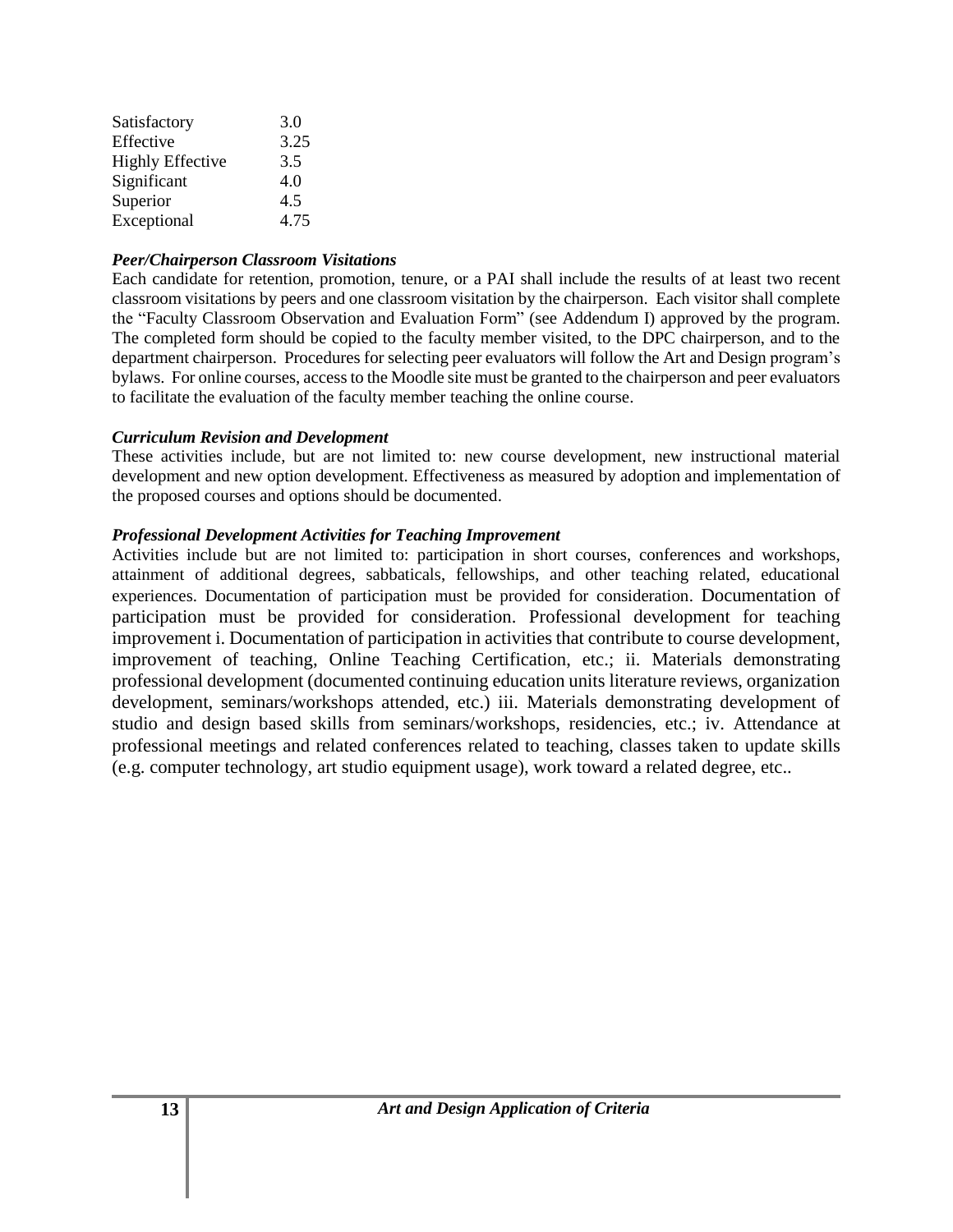| <b>Types of B Activities</b>                                          | <b>Materials to be Evaluated</b>                                                                                                                                                                                                                                                        |
|-----------------------------------------------------------------------|-----------------------------------------------------------------------------------------------------------------------------------------------------------------------------------------------------------------------------------------------------------------------------------------|
| <b>Research Release Time</b><br>1.                                    | 1. Letter of evaluation.<br>2.<br>Synopsis of activities related to the primary duty.<br>Documentation of activities<br>3.                                                                                                                                                              |
| Program Coordinator or<br>2.<br><b>Administrative Release</b><br>Time | 1.<br>Letter of evaluation.<br>2.<br>Synopsis of activities related to the primary duty.<br>Documentation of activities.<br>3.                                                                                                                                                          |
| Academic Release Time<br>3.                                           | Letter of evaluation.<br>1.<br>Synopsis of activities related to the primary duty<br>2.<br>3.<br>Documentation of activities.                                                                                                                                                           |
| <b>Assessment Release</b><br>4.<br>Time                               | 1.<br>Letter of evaluation.<br>2.<br>Synopsis of activities related to the primary duty with<br>documentation.<br>3.<br>Representative assessment reports.<br>Evidence of attendance at assessment meetings.<br>4.<br>Any other additional documentation.<br>5.                         |
| 5.<br><b>Advising Release Time</b>                                    | Letter of evaluation.<br>$1_{-}$<br>2.<br>Synopsis of activities related to the primary duty with<br>documentation.<br>3.<br>Summary of completed advisor surveys (where<br>available).<br>4. Evidence of attendance at advising meetings.<br>Any other additional documentation.<br>5. |
| Other Type of Release<br>6.<br>Time                                   | Letter of evaluation.<br>$1_{-}$<br>2.<br>Synopsis of activities related to the primary duty.<br>3.<br>Documentation of activities.                                                                                                                                                     |

## **Table 6: Primary Duty Materials to be Evaluated for Type B Categories**

## **Relative Importance of Primary Duty (B) Activities and Methods of Evaluation**

The performance of primary duties (beyond required classroom activities) are as central to the teaching function of the institution as direct instruction. The acquisition of resources, activities directed at program improvement and other professional development activities that are associated with these activities must be evaluated. The division of CUEs between teaching and primary duties, as listed on the approved and revised faculty workload assignment, will dictate the relative importance between these two categories where required. Compensated duties or other activities where release time has been provided do not diminish the importance of direct instructional activities, but should be viewed as significant in accord with one's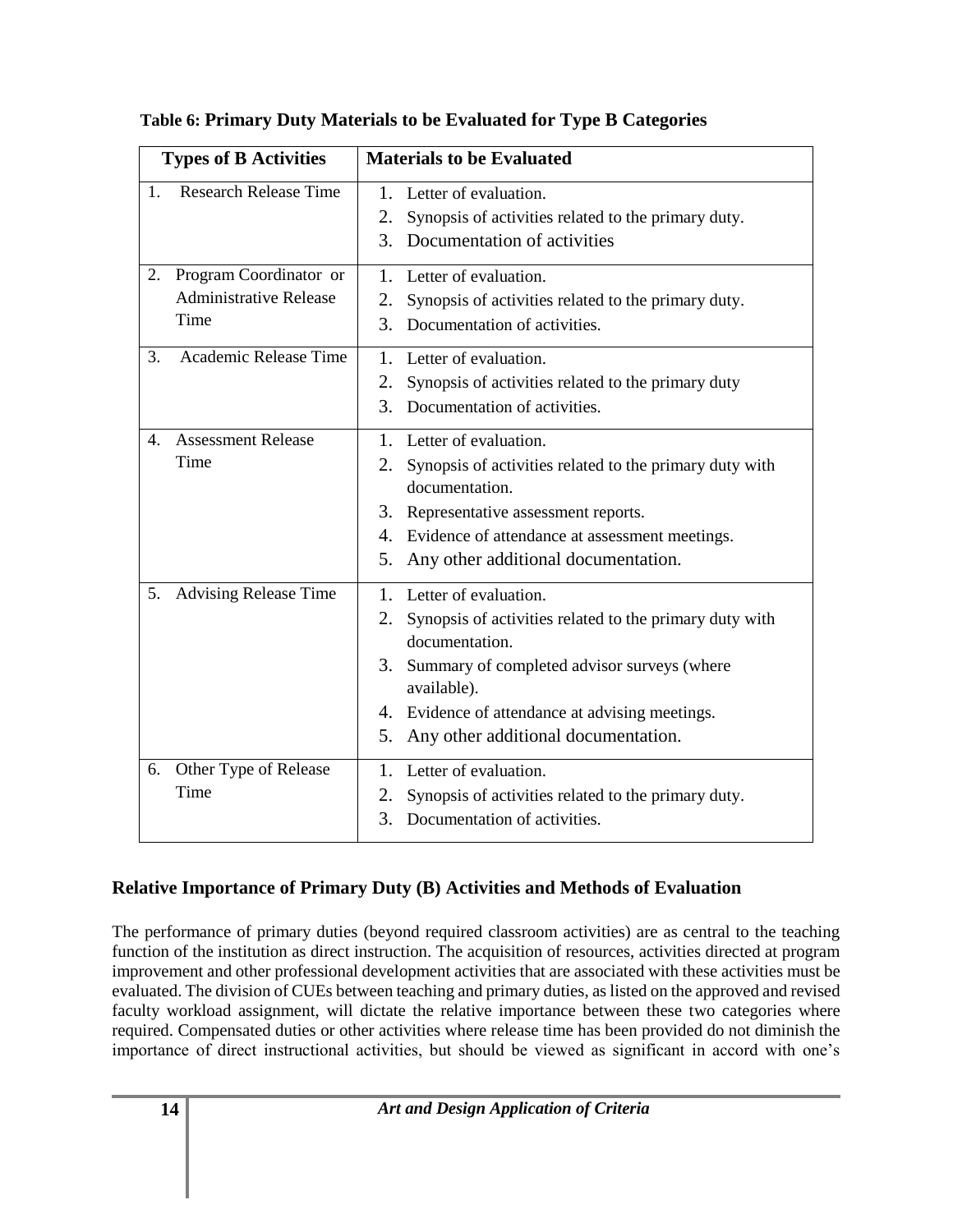professional development and the mission of the University. Below are specific instructions regarding the evaluation of B activities:

## *Letters of Evaluation*

A letter of evaluation for each primary duty should include a statement of assigned duties, a listing of goals and objectives for the release time, and an assessment of the faculty's member performance of the duty. An evaluation should be completed and included in the portfolio by the direct supervisor of the activity for whom re-assigned time has been provided. For activities spanning multiple years, only one letter of evaluation for each activity is required. If the direct supervisor of the activity is the chairperson, the chairperson may include their evaluation of the primary duty in their overall narrative of the candidate.

## *Synopsis of Activities Related to the Primary Duty*

Documentation of attendance at activities related to the assigned primary duties is required. Additional documentation that may be required includes: the maintenance of appropriate and accessible records, copies of progress reports submitted, attendance at workshops, training courses or other development programs related to the primary duty. If release time has been granted for research/creative activities, then a narrative summary of the research/creative activities performed must be included in this section even if details of the conduct and product of research/creative activities is reported in the research/creative activities section. If release time has been granted for being a program coordinator, then the results of being a program coordinator may still be reported in the service section.

## *Program Improvement/Acquisition of Resources*

Significant improvements to a program and/or acquisition of resources to improve a primary duty activity should be documented and explained (example: an advisor develops a method for improving the quality and efficiency of advising).

## *Professional Development for Program Improvement*

These activities include, but are not limited to: participation in short courses, conferences and workshops, and other programs related to professional development in the area of expertise of the candidate. Documentation of participation in professional development activities must be provided for consideration to be given in the portfolio.

## **VI. Categories of Materials and Activities, Relative Importance, and Methods of Evaluation for Research /Creative Activities**

Research and Creative Activity is critical to the success of the University and to the career advancement of individual faculty members. A record of all research/creative activities, supporting evidence, and summative narrative should be organized according to the categories listed on the following page. The list is not meant to be exhaustive, rather illustrative of the types of research/creative activities to be included in the portfolio.

The activities for Research/Creative Activities are aligned with the University Strategic Goal 1: Academic Excellence, Innovation and Student Transformation. The annual requirements reflect the different degrees of meeting those goals.

NASAD Handbook 2019-2020 states that "creative activity and achievement and exhibition must be regarded as being equivalent to scholarly efforts and publication in matters of appointment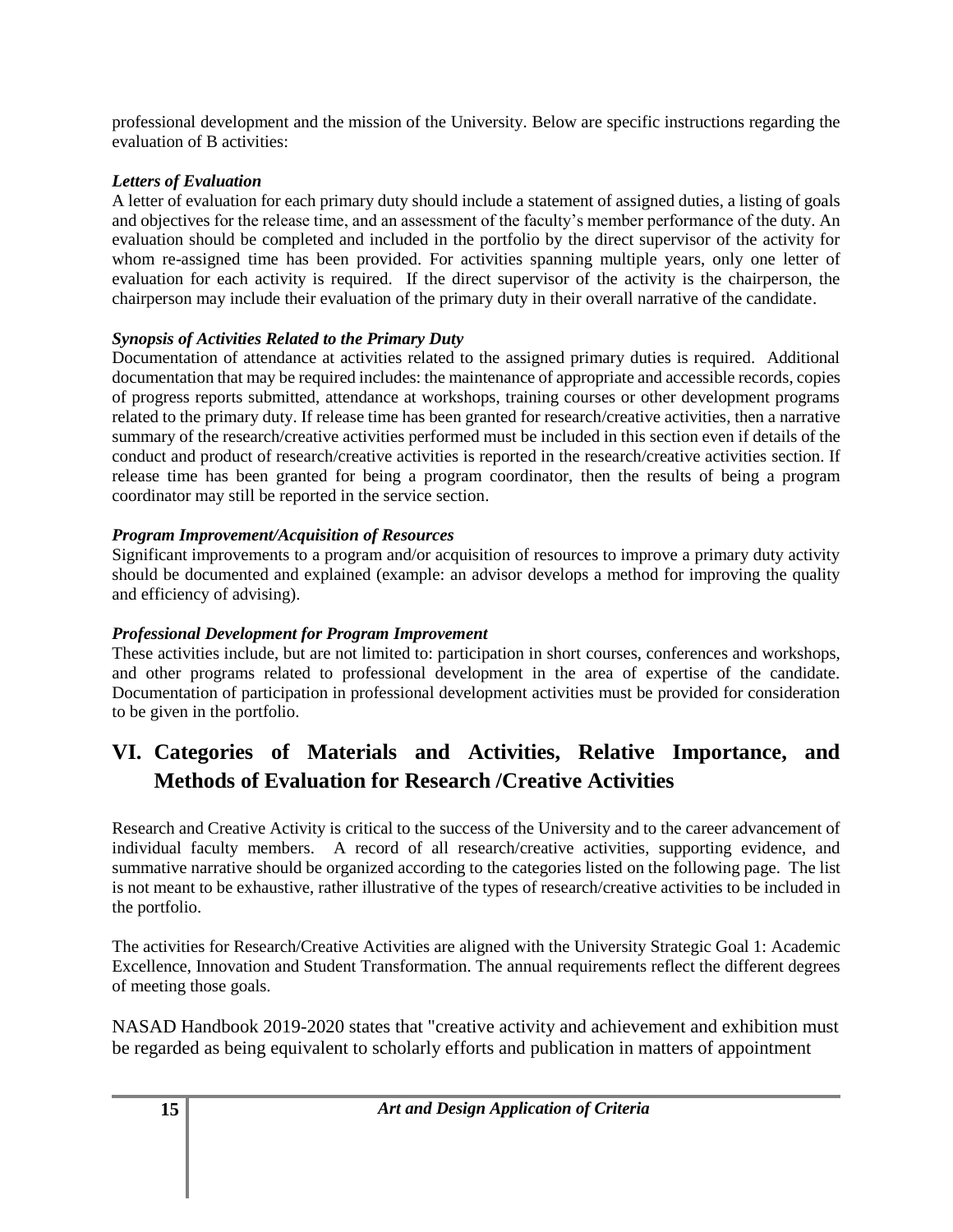and advancement when the institution has goals and objectives for the preparation of professional artists and designers." E.3a.(3)

|                                       | <b>Lower Achievement</b>                                                                                                                                                                                                                                                                                                                                                                                                                                                                                                                                                                                                                                                                                             | <b>Higher Achievement</b>                                                                                                                                                                                                                                                                                                                                                                                                                                                                                                                                                                                                                                                                                                                                                                                                                               |
|---------------------------------------|----------------------------------------------------------------------------------------------------------------------------------------------------------------------------------------------------------------------------------------------------------------------------------------------------------------------------------------------------------------------------------------------------------------------------------------------------------------------------------------------------------------------------------------------------------------------------------------------------------------------------------------------------------------------------------------------------------------------|---------------------------------------------------------------------------------------------------------------------------------------------------------------------------------------------------------------------------------------------------------------------------------------------------------------------------------------------------------------------------------------------------------------------------------------------------------------------------------------------------------------------------------------------------------------------------------------------------------------------------------------------------------------------------------------------------------------------------------------------------------------------------------------------------------------------------------------------------------|
| <b>Scholarly</b><br><b>Activities</b> | A1:<br>Submit Internal Grant/Fellowship<br>٠<br>Attend Conference/Workshop<br>٠<br>Complete Literature Review<br>$\bullet$<br>CSU Presentation, Performance, Exhibition,<br>$\bullet$<br>Publication<br>Establish Studio/Laboratory Space<br>$\bullet$<br>Report Progress in Research/<br>$\bullet$<br><b>Creative Activities</b>                                                                                                                                                                                                                                                                                                                                                                                    | A2:<br>Receive Internal Grant/Fellowship/Award<br>$\bullet$<br>Draft External Grant/Fellowship<br>$\bullet$<br>Present at Non-Peer Reviewed Conference/<br>$\bullet$<br>Symposium<br>Demonstrate Significant Progress on Research (draft<br>$\bullet$<br>chapters, full revisions)<br>Publish Short Essay in Non-Peer Reviewed<br>$\bullet$<br>Book/Journal<br>Serve as Grant/Manuscript Reviewer<br>$\bullet$<br>Edit Non-Peer Reviewed Publication<br>$\bullet$<br>Non-Peer Reviewed Online Publication<br>$\bullet$<br>Organize Local/Regional Conference/Symposium<br>$\bullet$<br>Submit to Peer-Reviewed Exhibition<br>$\bullet$<br>Exhibit/Perform at Non-Peer Reviewed Venue<br>$\bullet$<br>Works discussed in Non-Peer Reviewed<br>$\bullet$<br>Publication<br>Non-Peer Reviewed Residency<br>٠<br>Jury a Performance/Exhibition<br>$\bullet$ |
| <b>Research</b><br>Productivity       | B1:<br>Submit External Grant/Fellowship<br>$\bullet$<br>Receive Non-Peer Reviewed External Grant/<br>$\bullet$<br>Fellowship<br>Receive Competitive External Award<br>$\bullet$<br>Present at Peer-Reviewed Conference/Symposium<br>$\bullet$<br>Submit Peer-Reviewed Manuscript<br>$\bullet$<br>Publish Short Essay in Peer-Reviewed<br>٠<br>Book/Journal<br>Publish Article in Non-Peer reviewed Book/Journal<br>Peer-Reviewed Online Publication<br>Organize National Conference/Symposium<br>٠<br>Complete Article or Series of Work<br>Exhibit at Peer-Reviewed/Invited Regional Venue<br>Group Exhibit at Peer-Reviewed/Invited<br>National Venue<br>Works discussed in Peer-Reviewed Publication<br>$\bullet$ | B2:<br>Funded Peer-Reviewed External Grant/Fellowship<br>٠<br>Published Article in Peer-Reviewed Book/Journal<br>$\bullet$<br>Edit Peer-Reviewed Journal<br>$\bullet$<br><b>Curate National Exhibition</b><br>$\bullet$<br>Solo or Two-Person Exhibit at Peer-Reviewed/<br>$\bullet$<br>Invited Distinguished Institution/Venue<br>Limited-Multi Person Exhibit of Distinction at<br>Peer-Reviewed/Invited Renowned Venue<br>Published /Performed Peer-Reviewed Electronic<br>Media Work in a Renowned Venue<br>Design/Product National/International Distribution                                                                                                                                                                                                                                                                                      |

## **Table 7: Classification of Research/Creative Activities (All activities must be discipline related)**

**16** *Art and Design Application of Criteria*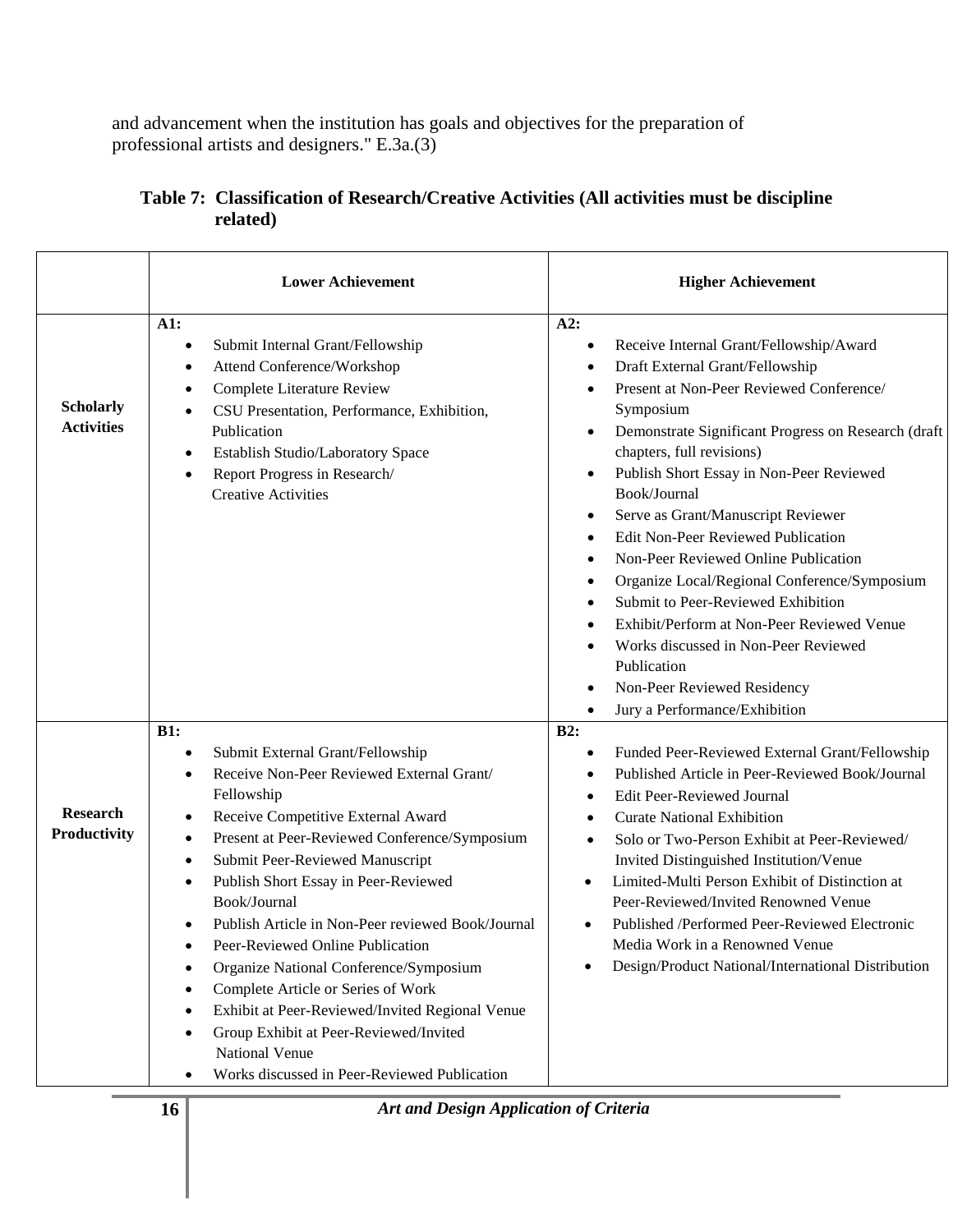| Peer-Reviewed Residency<br>$\bullet$<br>Completed Chapter in Book/Monograph/<br>$\bullet$<br><b>Exhibition Catalogue/Anthology</b><br><b>Grant Funded Teaching Artist Position</b><br>$\bullet$<br>Curate Local/Regional Exhibition<br>$\bullet$<br>Complete Design/Product Commission<br>$\bullet$ | Note: Not all required B2 activities can be fulfilled by<br>successful grants; at least one activity must be in another<br>B2 area for promotion and/or tenure.  |
|-----------------------------------------------------------------------------------------------------------------------------------------------------------------------------------------------------------------------------------------------------------------------------------------------------|------------------------------------------------------------------------------------------------------------------------------------------------------------------|
|                                                                                                                                                                                                                                                                                                     | B3:<br>Publish Peer-Reviewed Book/Monograph/<br>$\bullet$<br><b>Exhibition Catalogue/Anthology</b><br>Solo Exhibition at a Distinguished Institution or<br>Venue |

## **Specific Details Regarding "B" Activities**

- Publications of articles count as a B2 activity and books count as a B3 activity if they have been reviewed in a peer-reviewed competitive process and have either appeared or been accepted for publication.
- A competitive grant renewal would count as a B2 activity, whereas a non-competitive renewal would count as a B1 activity. This permits faculty with multi-year grants to count the successful grant in more than one year.
- All successful external peer-reviewed grant proposals count as a B2 activity regardless of the amount of the grant. All earmarks, gifts, and other non-competitive awards are not B2 activities. A successful peer-reviewed grant from another institution for which a CSU faculty member is listed as a co-PI on the grant counts as a B2 activity. If they are listed as a subcontractor, the grant is a B1 activity.
- In order for a "manuscript or grant in progress" to be counted again as a A2 activity in a subsequent year, the candidate must demonstrate that reasonable progress has been made on the manuscript or grant since it was last claimed as a A2 activity.
- For publications for which the candidate is not a primary/corresponding author or for grants for which the candidate is a co-PI, the activity may or may not be a B2 activity. The DPC will determine if such activities will count as a B2 activity on a case by case basis. In such cases the DPC will look carefully at the contribution of the candidate to the work in making their determination. It is the responsibility of the candidate to fully explain their role in the project so the DPC can make a well informed decision. In cases where the activities are carried out early in a candidate's CSU career, it is important that the DPC make an early determination if such activities will count in the B2 category.
- A B1 activity can be the completion of a multi-year long-form creative/research project such as a scholarly book, novel, play, musical, feature-film or other long-form media project. These projects typically require many years of research time to complete. Faculty shall demonstrate the scope and long-form nature of the project to the DPC.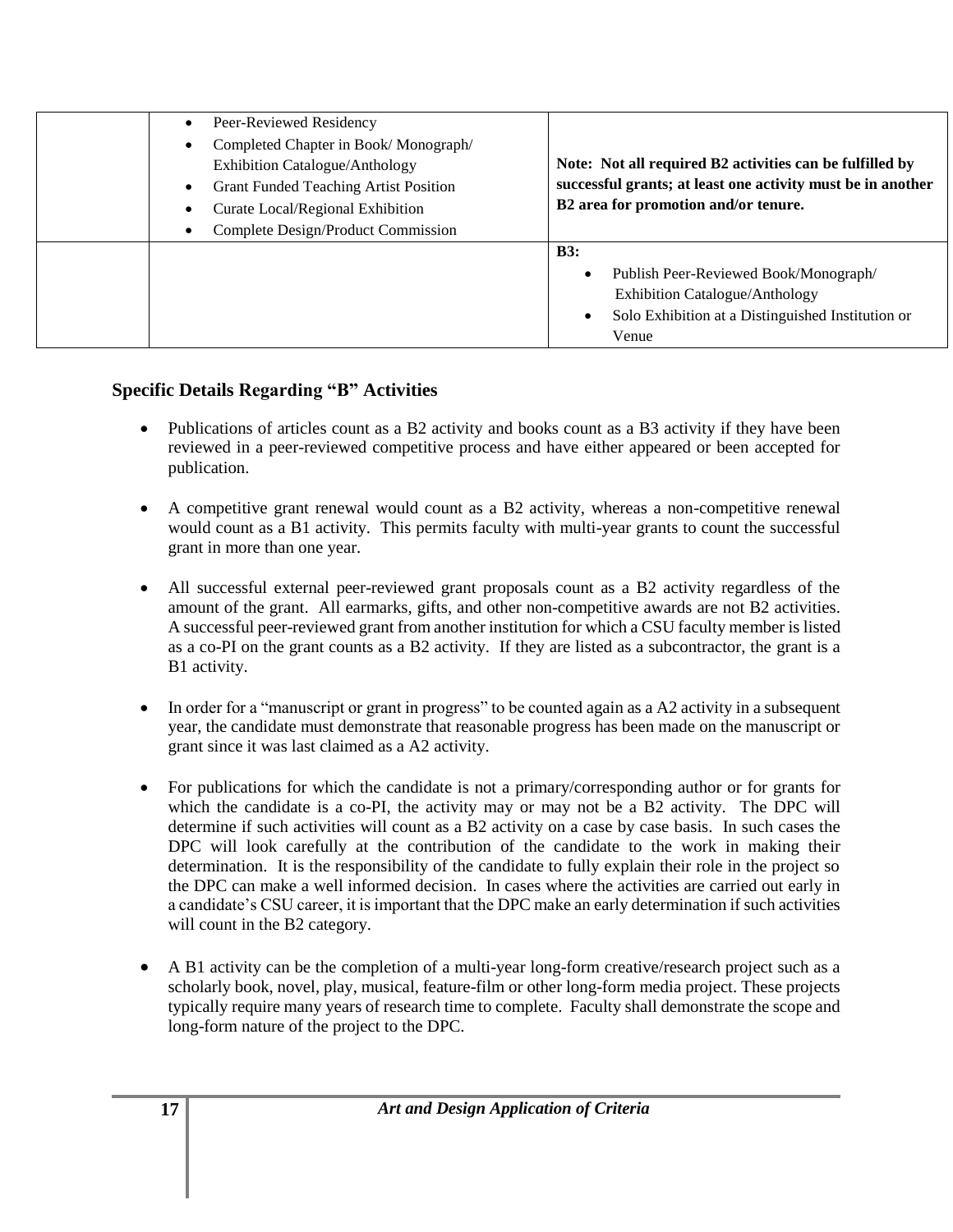A B3 activity represents the highest achievement in the research/creativity field, such as a booklength monograph, exhibition catalogue, anthology, which are peer-reviewed, as well as a solo exhibition in a distinguished institution, such as a museum or gallery of national merit. These are results of many years of work that sometimes represent the culmination of research/creativity that influence or shape of the course of the fields of studies.

## **Research/Creative Activities Materials to be Evaluated**

Materials which may be submitted in the evaluation portfolio include the following but are not limited to:

- A narrative of research/scholarly/creative activity progress since the last evaluation.
- Representative samples of research/creative activity, grants, or manuscripts in progress.
- Book/performance/exhibition reviews.
- Copies of all successful short publications and abstracts.
- Cover page, table of content and first page of article /book that is published.
- Cover page, abstract, and grant award letters for all successful grants.
- Cover page, abstract and reviewer comments of unsuccessful grants.
- Conference proceedings which list the candidate's presentations and /or contributions.
- Documentation of attendance at conferences, workshops, or other developmental activities, with a narrative explaining how the activity assisted in advancing their research/creative activities.
- Letter of invitation to serve as a reviewer for grants, books, monographs, or articles.
- Letter of invitation to serve as an adjudicator for performances or juror for exhibitions.
- Professional correspondence.

## **Relative Importance of Research/Creative Activities and Methods of Evaluation**

No limits are to be placed on the kinds of research or creative activities selected, as long as there is a demonstrable relationship between the candidate's contribution and their academic area. Each faculty member is encouraged to consult with members of the DPC concerning their activities and the appropriate category to be used given the documentation presented.

For the fine arts, the National Office for Arts Accrediting Association states that "It is essential for faculty to place their work before professional communities and the public; however, those who make art may 'publish' in formats quite different from those who study art and its impact. Although each institution will create its own definitions for evaluative and other purposes, performance, presentation, or installation of works of art serve the same function for those who work in art as publication in article or book form serves for those who do work about art." To limit historians to text, and artists to concrete work is archaic. Painters curate shows and write articles; historians make installations and films. Creative faculty must have the freedom to experiment in a variety of as yet unidentified media and disciplines.

Academic and performance-based faculty members are encouraged to become involved in a variety of scholarly and performance-based activities to enhance their abilities as instructors at the university level. Professional performance and related activities are encouraged, but when submitted for evaluation for a personnel action, they should be presented in a manner that clearly exemplifies how each activity relates to advancement of an academic profession.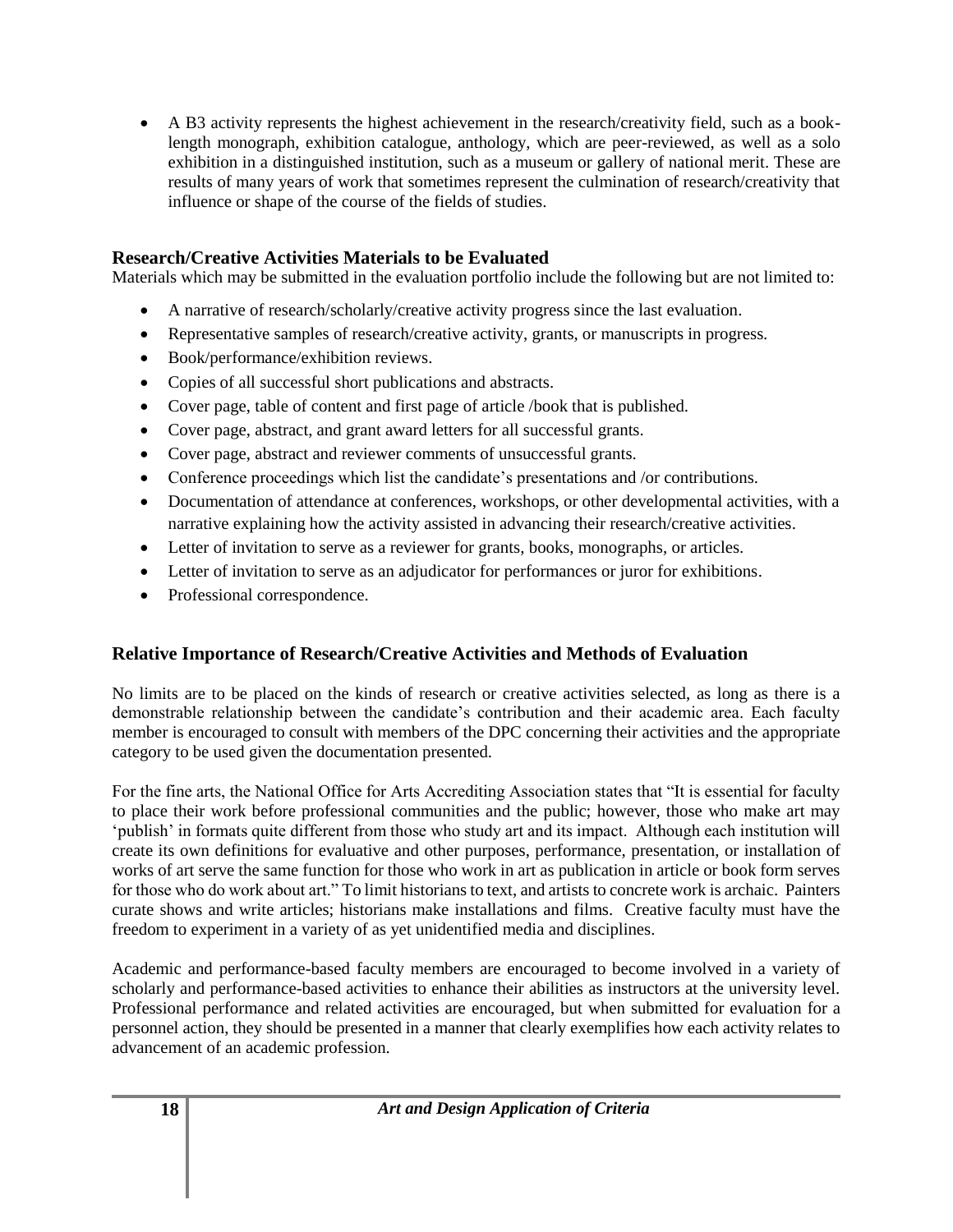All research and creative activities submitted in the portfolio must be clearly identified according to the five categories listed on the previous page: A1, A2, B1, B2, or B3. Activities in B1, B2, and B3 represent a higher level of research/creative activities achievement by clearly documenting the product of research/creative activities while activities in A1 and A2 are those scholarly activities necessary for and leading to scholarly productivity. The ranking of the categories of research/creative activities is B3 > B2 >  $B1 > A2 > A1$ . For the purposes of fulfilling the performance standard, extra activities in a higher category can be used to fulfill the performance requirements of a lower category.

University and renowned publishers will be recognized as more significant than popular publications and presses; published work as more significant than presented work; nearly completed research/creative activity is more significant than ongoing or newly originated research. For fine art exhibitions and performances, the relative significance of the venue will be determined by the DPC. Consideration will be given to the prestige of the conference, venue, institution or granting agency as well as the audience for whom the research-related or creative activity is presented.

In all categories, the quality, scope, and professional stature of the activity will be judged by the DPC and chairperson as to whether the performance standard indicated has been fulfilled. Candidates will not only be judged on meeting the minimum quantity of activities required to fulfill the performance standard indicated, but also the quality of the activities. It shall be the responsibility of the candidate to clearly articulate how they meet the performance standard. In cases where the quantitative standard has not been met, a candidate can make an argument as to why their activities meet it qualitatively, and when demonstrated may be deemed acceptable.

## **VII. Categories of Materials and Activities, Relative Importance, and Methods of Evaluation for Service Activities**

Service activities are as important to the life of the University as other professionally related duties. As part of service, faculty members are encouraged to participate in campus cultural activities, athletic events, College meetings, Town Hall meetings, Commencement, and other related activities. Participation in these activities can be mentioned by chairpersons in faculty evaluations to demonstrate a candidate's dedication to the University, but these activities should not be included in the portfolio as service activities.

The activities for Service are aligned with the following University strategic plan - Goal 2: Student Enrollment, Retention and Graduation; Goal 3: University Culture, Climate and Accountability; Goal 6: Community Service, Urban Leadership and Economic Engagement. The annual requirements reflect the different degrees of meeting those goals.

A record of all service activities, supporting evidence, and summative description should be organized according to the five categories listed below. The list is not meant to be exhaustive, rather illustrative of the types of service activities to be included in the portfolio. Faculty members applying for promotion or retention should review the language in the DAC and consult with colleagues and DPC members to ensure that items included in the portfolio are appropriate for one of the following groups:

- A. Service to the Department
- B. Service to Areas of Enrollment, Recruitment, Retention, and Graduation
- C. Service to the College and the University.
- D. Service to the Profession, Discipline, or Field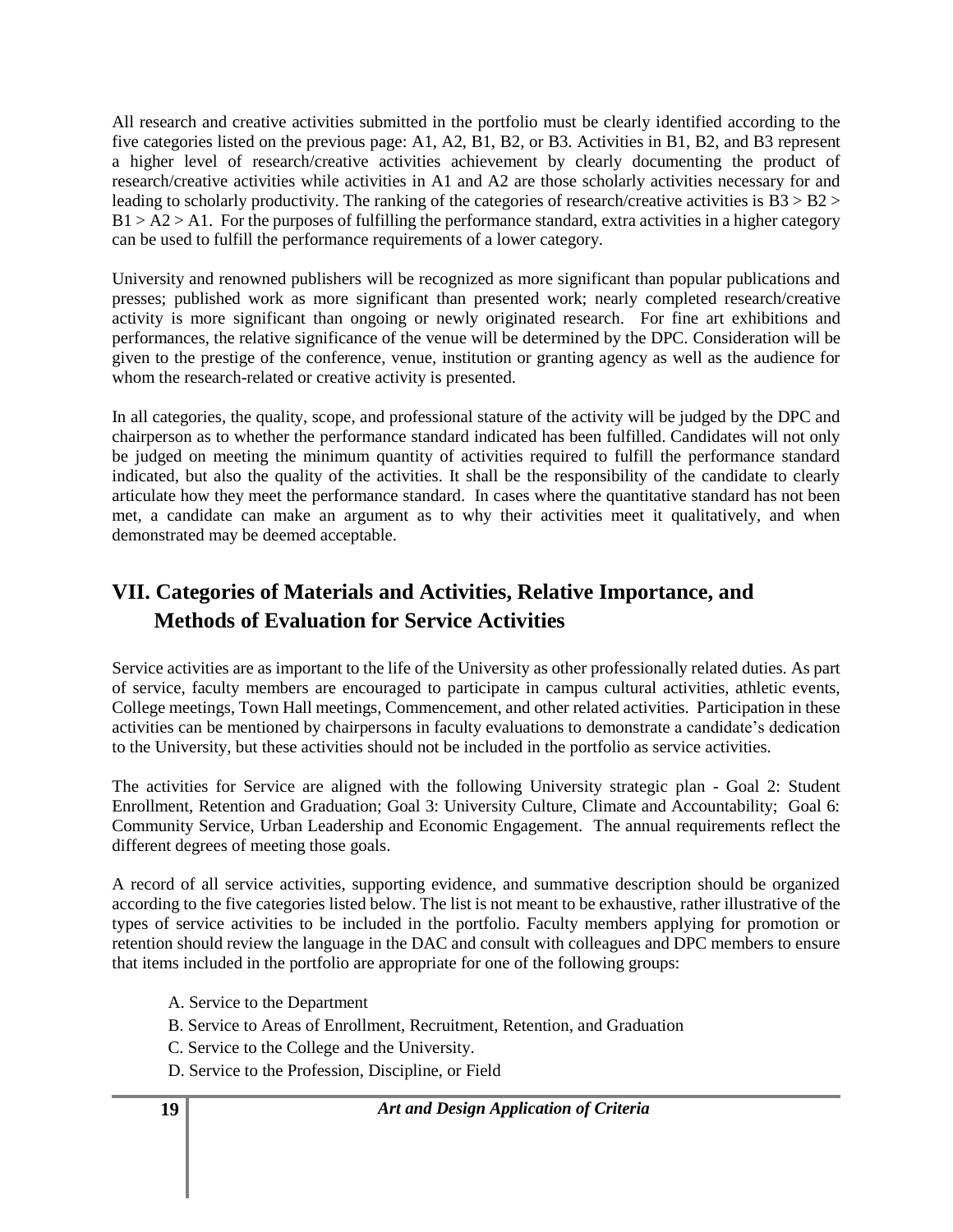## E. Service to the Community

The candidate should submit a portfolio that includes documentation organized according to the following list of activities. The list below is not meant to be exhaustive but illustrative of the types of service activities which may be included. A Category 1 departmental service activity would be referred to as an "A1" service activity.

| <b>Service Group</b>                                                                           | <b>Category 1</b> (lower level of effort)                                                                                                                                                                                                                                                                                                                                                                                                                                                               | Category 2 (higher level of effort)                                                                                                                                                                                                                                                                                                                                                                                                                                                                                                                                                                                                                                                                                                                                   |
|------------------------------------------------------------------------------------------------|---------------------------------------------------------------------------------------------------------------------------------------------------------------------------------------------------------------------------------------------------------------------------------------------------------------------------------------------------------------------------------------------------------------------------------------------------------------------------------------------------------|-----------------------------------------------------------------------------------------------------------------------------------------------------------------------------------------------------------------------------------------------------------------------------------------------------------------------------------------------------------------------------------------------------------------------------------------------------------------------------------------------------------------------------------------------------------------------------------------------------------------------------------------------------------------------------------------------------------------------------------------------------------------------|
| A. Service to<br>the<br>Department<br>or Program                                               | Participation in department<br>committees<br>Administrative functions as assigned<br>by the chair or dean such as<br>departmental webmaster,<br>departmental newsletter editor, or<br>departmental seminar coordinator<br>Maintenance of departmental<br>equipment<br>Classroom observations of peers<br>٠<br>Mentoring faculty<br>٠<br>Lending professional skills or<br>٠<br>expertise to the department for the<br>advancement of the departmental<br>mission<br>Participation in assessment reviews | Chairing a department committee which<br>$\blacksquare$<br>met regularly and required effective<br>planning and organization<br>Serving as a recorder for departmental<br>٠<br>meetings<br>Organizing departmental seminars<br>$\blacksquare$<br>Organizing public events sponsored by<br>the department<br>Developing written material for or<br>$\blacksquare$<br>performing evaluations of new<br>initiatives in the department<br>Service on a department committee<br>٠<br>which met regularly and required<br>significant work of its members outside<br>the meetings, such as Program Review<br>committees and accreditation<br>committees<br>Service on a department committee<br>٠<br>which required authorship of significant<br>documents, such as a grant |
| Service to<br>Β.<br>Areas of<br>Enrollment,<br>Recruitment,<br>Retention,<br>and<br>Graduation | Assistance with departmental<br>$\blacksquare$<br>promotional activities.<br>Career counseling and internship<br>٠<br>supervision of students<br>$\blacksquare$<br>Participation in departmental<br>recruitment/admission activities<br>Formal involvement in the recruitment<br>$\blacksquare$<br>of students<br>Service as advisor to a student club<br>٠<br>Preparing ERG documents or reports<br>٠<br>as assigned by the chair or program<br>Coordinator                                            | Developing an articulation agreement<br>٠<br>with another institution<br>Developing and organizing a marketing<br>П<br>strategy for the College or University.<br>Serving as an advisor to student club<br>$\blacksquare$<br>requiring significant contributions of<br>time and effort.<br>Organizing campus events which<br>$\blacksquare$<br>promote departmental/University ERG<br>goals                                                                                                                                                                                                                                                                                                                                                                           |
| Service to<br>C.<br>the College                                                                | Participation on College/University<br>٠<br>committees<br>Faculty union service<br>٠<br>Speaker at College/University<br>٠                                                                                                                                                                                                                                                                                                                                                                              | Chairing a University or College<br>committee which met regularly and<br>required effective planning and<br>organization                                                                                                                                                                                                                                                                                                                                                                                                                                                                                                                                                                                                                                              |

**Table 8: Classification of Service Activities**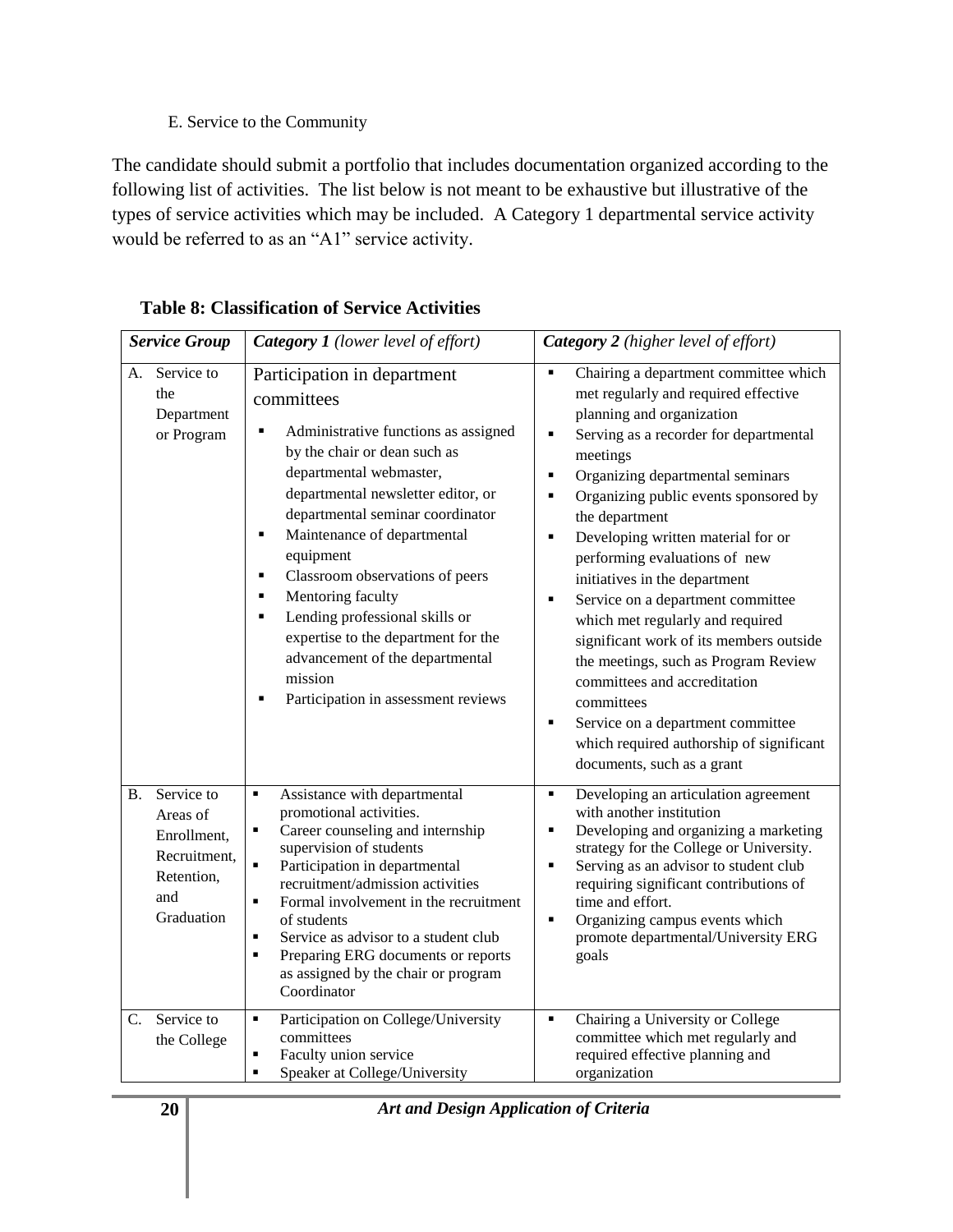| and<br>University                                                 | seminars<br>Formally representing the University at<br>٠<br>external events<br>Lending professional skills or expertise<br>٠<br>to the College/University in<br>advancement of the College/University<br>mission                                                                                                                                                                                                                                                                                                                                                                                                       | Service on a University or College<br>٠<br>committee which met regularly and<br>required significant work of its members<br>outside the meetings, such as<br>accreditation committees and UPC<br>Service on a University or College<br>$\blacksquare$<br>committee, which required authorship of<br>significant documents.<br>Serving as an official recorder for a<br>$\blacksquare$<br>College or University committee |
|-------------------------------------------------------------------|------------------------------------------------------------------------------------------------------------------------------------------------------------------------------------------------------------------------------------------------------------------------------------------------------------------------------------------------------------------------------------------------------------------------------------------------------------------------------------------------------------------------------------------------------------------------------------------------------------------------|--------------------------------------------------------------------------------------------------------------------------------------------------------------------------------------------------------------------------------------------------------------------------------------------------------------------------------------------------------------------------------------------------------------------------|
| Service to<br>D.<br>the<br>Profession,<br>Discipline,<br>or Field | Participation in planning and<br>٠<br>implementing professional conferences<br>or activities<br>Assisting in the publication of<br>٠<br>professional newsletters<br>Maintaining active membership in a<br>$\blacksquare$<br>professional organization through<br>attendance at meetings or participation<br>in public forums.<br>Editing/reviewing journal articles and<br>٠<br>books not directly related to<br>research/creative activities<br>Invitation to review grants or<br>٠<br>manuscripts from a professional<br>agency or journal<br>Invitation to review creative works<br>٠<br>from a professional agency | Holding offices in professional<br>٠<br>organizations<br>Serving on boards, accreditation teams,<br>$\blacksquare$<br>committees, councils, task forces, or<br>advisory boards of professional<br>organizations<br>Serving as a leader on a review panel<br>٠                                                                                                                                                            |
| Service to<br>Ε.<br>the<br>Community                              | Involvement in community activities<br>٠<br>which draw upon one's professional<br>skills<br>Professionally related volunteer work<br>٠<br>Volunteer work related to the<br>٠<br>University mission<br>Professional speaking engagements in<br>٠<br>the community<br>Donation of original art work<br>٠                                                                                                                                                                                                                                                                                                                 | Board membership in community<br>٠<br>agencies related to the individual's<br>professional discipline or specialization<br>Completing a major project with a<br>٠<br>community organization<br>Completing a major community based<br>٠<br>project related to the University                                                                                                                                              |

All service activities in the five groups (A-E) above will be placed in a Category based on the effort required of that activity. Category 1 activities shall consist of activities that require time and effort commensurate with the reasonable expectation of the faculty member involved in the activity. Category 2 consists of service activities that require time and effort above and beyond that expected in the normal performance of a Category 1 activity in the same service group. For example, serving as a member of a committee (Category 1) requires a lower level of effort when compared to chairing the same committee (Category 2).

## **Service Activity Materials to be Evaluated**

All service related activities must be clearly documented in the portfolio in any of the following ways:

- 1. Meeting Minutes with attendees listed
- 2. Letters of appreciation from committee chairs
- 3. Certificates of appreciation from institutional bodies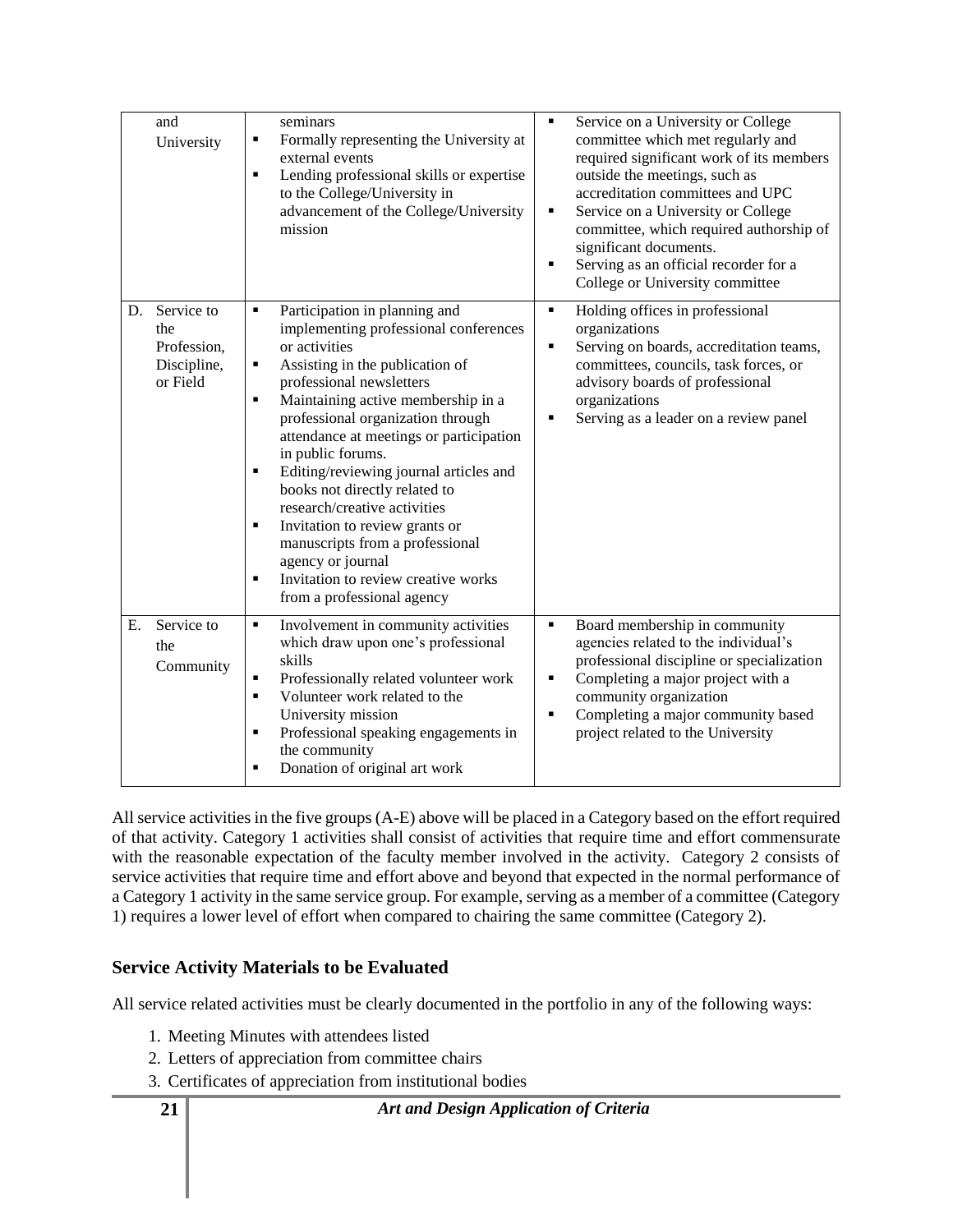- 4. Flyers and announcements with the candidate's name listed
- 5. Copies of prepared documents (reports, proposals) with candidate's name listed

## **Relative Importance of Service Activities and Methods of Evaluation**

While the nature and degree of service activities depend on many factors, some general principles can guide their evaluation. Service activities should be public, purposive and professionally related to one's academic training or university mission. Service should be uncompensated and voluntary (other than *honoraria* received as a result of certain professional activities). The nature and degree of participation, length of service, and relationship of service to the individual's assigned responsibilities to the University will be considered and should be clearly articulated by the candidate. Finally, the expectation of service to the larger community and within one's professional affiliation increases (rather than decreases) over time. As one becomes more engaged in one's profession, the quantity and quality of professional contacts should naturally increase. Service enhancing the reputation of the University is more significant than service to a unit of the University.

At all times the candidate for promotion and retention can propose to the DPC that certain activities be given special consideration, be counted in a different category, or be included in the portfolio though the activity seems outside the acceptable realm. Such requests must be made in writing within the portfolio and the DPC should, in its evaluation, explain its decision to accept the candidate's appeal of the ranking and/or inclusion of a particular service activity.

## **VIII. Evaluation of Unit A Research Faculty**

Research Faculty are faculty hired as experienced, independent researchers who have qualifications comparable to those expected of tenurable ranks, but are not tenure track. The appointee is expected to make significant contributions to the research mission of the University, and they are appointed on a nontenurable basis based upon available grant funding. The chair/director and dean will evaluate the performance of Research Faculty annually. The timetable for portfolio submission will be published in the University evaluation timetable.

The degree of effectiveness of performance of each employee being considered for reappointment or promotion as a research faculty member will be evaluated in the areas of research/creative activities and possibly teaching/performance of primary duties and service as defined by the appointment and work assignments. If teaching/primary duties or service requirements are specified in the letter of appointment and annual work assignments, accomplishments in these areas will be considered of less importance than his or her research productivity.

## **Performance Standards for Research Faculty**

The performance standard for continued annual appointments is defined as "highly effective" for all activities in the appointment for the first three years. The details of the "highly effective" standards are described in this DAC (see Table 2). After three years, it is expected that research faculty will demonstrate performance at the "significant" level for research/creative activities in every year thereafter for continued annual appointments. The details of the "significant" standards for a one year evaluation period are described in this DAC.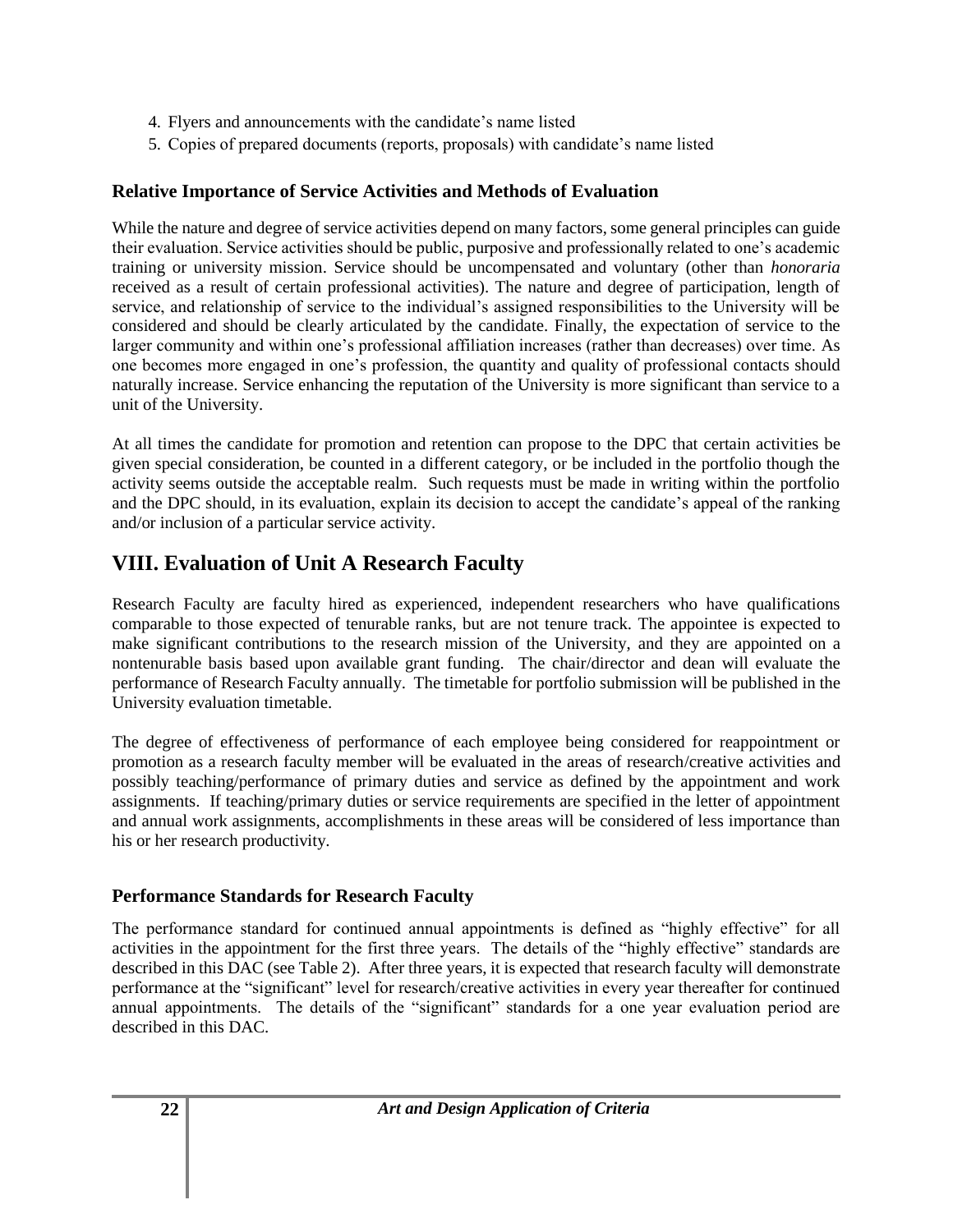Research Faculty are also eligible for rank and promotion in titles such as Term Professor, Assistant Research Professor, Associate Research Professor, and Research Professor.

- 1. For promotion to research assistant professor: highly effective research/creative activities; highly effective teaching/performance of primary duties and/or highly effective service through the evaluation period.
- 2. For promotion to research associate professor: significant research/creative activities; significant teaching/performance of primary duties and/or significant service through the evaluation period.
- 3. For promotion to research professor: superior research/creative activities; superior teaching/performance of primary duties and and/or significant service through the evaluation period.

## **IX. Evaluation of Unit A Clinical Faculty**

Clinical Faculty are hired to supervise students in a clinical, experiential, or practicum setting, in addition to being engaged in teaching/primary duties, research/creative activities, and service depending on the nature of the appointment. Clinical Faculty qualifications shall be comparable to those expected of tenurable ranks and their promotion pathways parallel those of the tenurable ranks. They are eligible for annual reappointment and multiple-year appointments contingent upon, successful performance evaluations, program need and availability of funds. They are not, however, eligible for tenure.

The DPC, chair, and dean will evaluate the performance of clinical faculty annually. The timetable for portfolio submission will be published in the University evaluation timetable.

## **Performance Standards for Clinical Faculty**

For Reappointments (retention) Clinical Faculty must meet the standards stated in the *Contract* germane to their appointment. Reappointment standards for the first five years are identical to the retention standards for tenure-track faculty for this first five years. These standards are listed in Section IV of this document (see Table 1  $\&$  2). Reappointment is subject to available funding.

The performance standard for annual reappointment in clinical year six and beyond: "effective" teaching/performance of primary duties; "effective" research/creative activities; and "effective" service during the evaluation period.

Clinical Faculty who have attained five or more years of instructional service with the University are eligible for renewable three-year contracts if they have earned "superior" performance evaluations for their teaching/primary duties and "significant" performance evaluations for either their research/creative activities or service in the preceding five-year period, and "highly effective" in the remaining area. The performance standards for maintaining three-year renewable clinical appointments are: "highly effective" teaching/performance of primary duties, "highly effective" research/creative activities, and "highly effective" service.

Clinical Faculty are eligible for clinical rank and promotion in titles such as Clinical Assistant Professor, Clinical Associate Professor, and Clinical Professor; however, they are not eligible for tenure.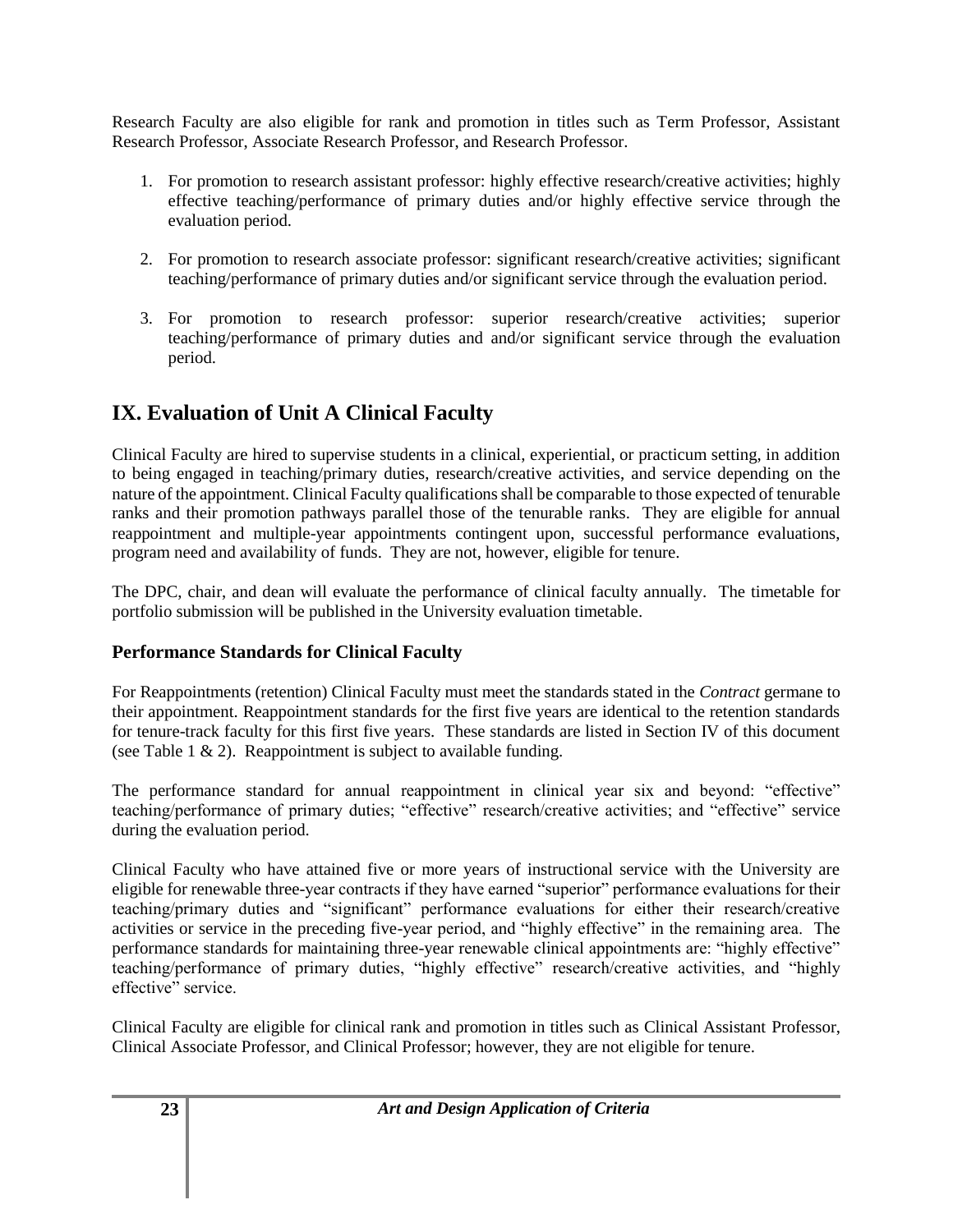- 1. For promotion to clinical associate professor: superior teaching/performance of primary duties; significant research/creative activities; and significant service through the evaluation period.
- 2. For promotion to clinical professor: superior teaching/performance of primary duties; superior research/creative activities; and superior service through the evaluation period.

## **X. Evaluation of Unit B Faculty (Part-Time and Full Time)**

## **A. Conditions for Employment**

All Unit B faculty members must complete the State of Illinois ethics training and are required to have oral English proficiency as mandated by Illinois statute. Unit B faculty may be required to attend curricular and training meetings as requested by the chairperson.

## **B. Unit B DAC Preamble**

The purpose of this section of the document is to provide criteria to identify the proficiency standards of satisfactory or highly effective in teaching and/or primary duties.

## **C. Evaluation Portfolio**

The evaluation portfolio is a collection of materials submitted by the employee in order to substantiate performance in accordance with the DAC. Each portfolio will include a copy of the current Departmental Application of Criteria, a curriculum vitae, a yearlong work assignment and any revised work assignment worksheets, peer evaluations, student evaluations, instructional materials, evidence of research/creative or service activities may be included but is not required if desired by the faculty and any other materials as set forth in the *Contract.* Below are guidelines each candidate should follow when submitting a portfolio for evaluation:

- 1. Only include materials within the evaluation period as stipulated in the *Contract*.
- 2. A letter of intent requesting to be put on the teaching roster for the upcoming academic year, if applicable, should be the first item in the portfolio. A teaching narrative of activities accomplished should be no more than two pages and should clearly identify the purpose of the submission (i.e. and provide a summary of the entire portfolio).
- 3. A table of contents is required and a paging system is strongly recommended.
- 4. The candidate should use the same headings and language as that found in the DAC for the three categories. Divisions between sections of the portfolio should be very clear and distinct.
- 5. The submission and review of portfolios are governed by a process set forth in the *Contract*. In particular, they must be submitted by the requisite deadlines and, once submitted, material may not be added or removed by the faculty in personnel action unless requested by the evaluators.
- 6. Submitted material shall not include personal information such as social security numbers or irrelevant documents such as the Ethics Training Certificate.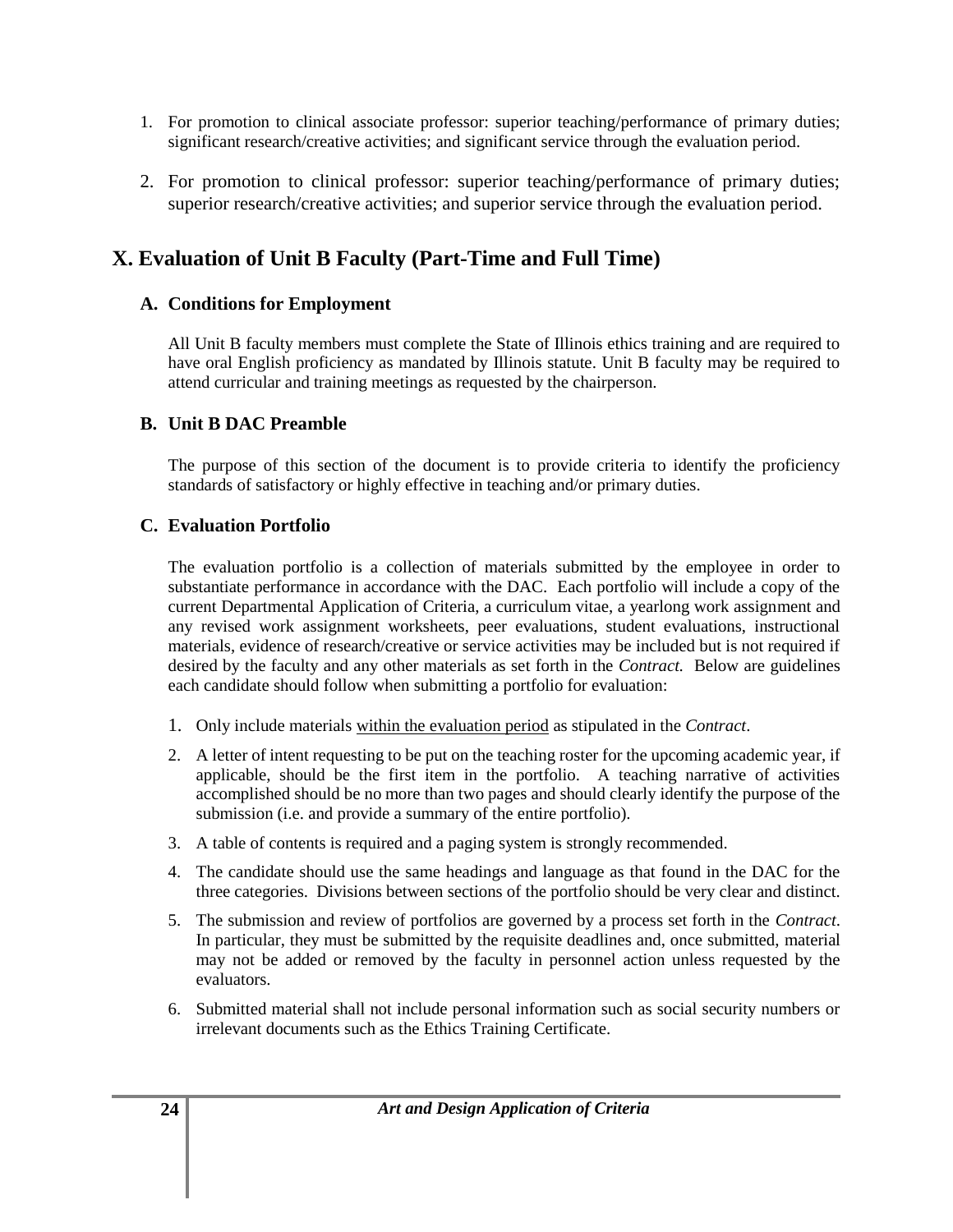**Table 9: Evaluation Criteria for Unit B Faculty** (See Table 11 for the activities)

| Performance<br><b>Standard</b> | <b>Teaching/Primary Duties</b>                                                                                                                                                                 |  |
|--------------------------------|------------------------------------------------------------------------------------------------------------------------------------------------------------------------------------------------|--|
| <b>Satisfactory</b>            | "Satisfactory" in A.a.1., A.a.2, A.a.3., A.a.4. and A.a.5. activities and any activity assigned by the<br>department head in A.b. as applicable. Satisfactory in Primary Duties if applicable. |  |
| <b>Highly</b>                  | "Highly Effective" in A.a.1., A.a.2, A.a.3., A.a.4. and A.a.5. activities and any activity assigned by                                                                                         |  |
| <b>Effective</b>               | the department head in A.b. as applicable. Highly Effective in Primary Duties if applicable.                                                                                                   |  |

Deficiencies in any of the categories can be addressed by evidence of professional development activities (A.d.) or Curriculum Development activities (A.c.) or any unused activity in any other category. .

## **D. Categories of Materials and Activities, Relative Importance, and Methods of Evaluation for Teaching/Performance of Primary Duties**

Teaching and other Primary Duties are important to the intellectual life of the University. A record of all teaching and teaching-related activities, supporting evidence, and summative narrative should be included in each portfolio. The narrative should explain how the candidate meets the established criteria, how assessment results have led to changes in courses, and how faculty development activities have improved teaching.

The two aspects of the category Teaching/Performance of Primary Duties are to be weighted in their evaluation in proportion to the assignment of CUEs on their Revised Work Assignment. Because each of these aspects are quite different, the categories, their importance, the criteria, and guidelines for each will be covered in two parallel sections organized according to the following designations: **A. Teaching** and **B. Performance of Primary Duties**. The teaching section is first and the performance of primary duties follow immediately after. The materials required to meet the performance standard for each section is listed below.

| Table 10: Teaching/Primary Duties Categories for Unit B Faculty |  |  |
|-----------------------------------------------------------------|--|--|
|                                                                 |  |  |

| A. TEACHING                                  | <b>B. PRIMARY DUTIES</b>                            |
|----------------------------------------------|-----------------------------------------------------|
| a. Classroom performance                     | a. Primary duty performance                         |
| b. Other teaching related duties             | b. Other primary duty related activities            |
| d. Curriculum development and revision       | e. Program development and enhancement              |
| Professional development related to teaching | d. Professional development related to primary duty |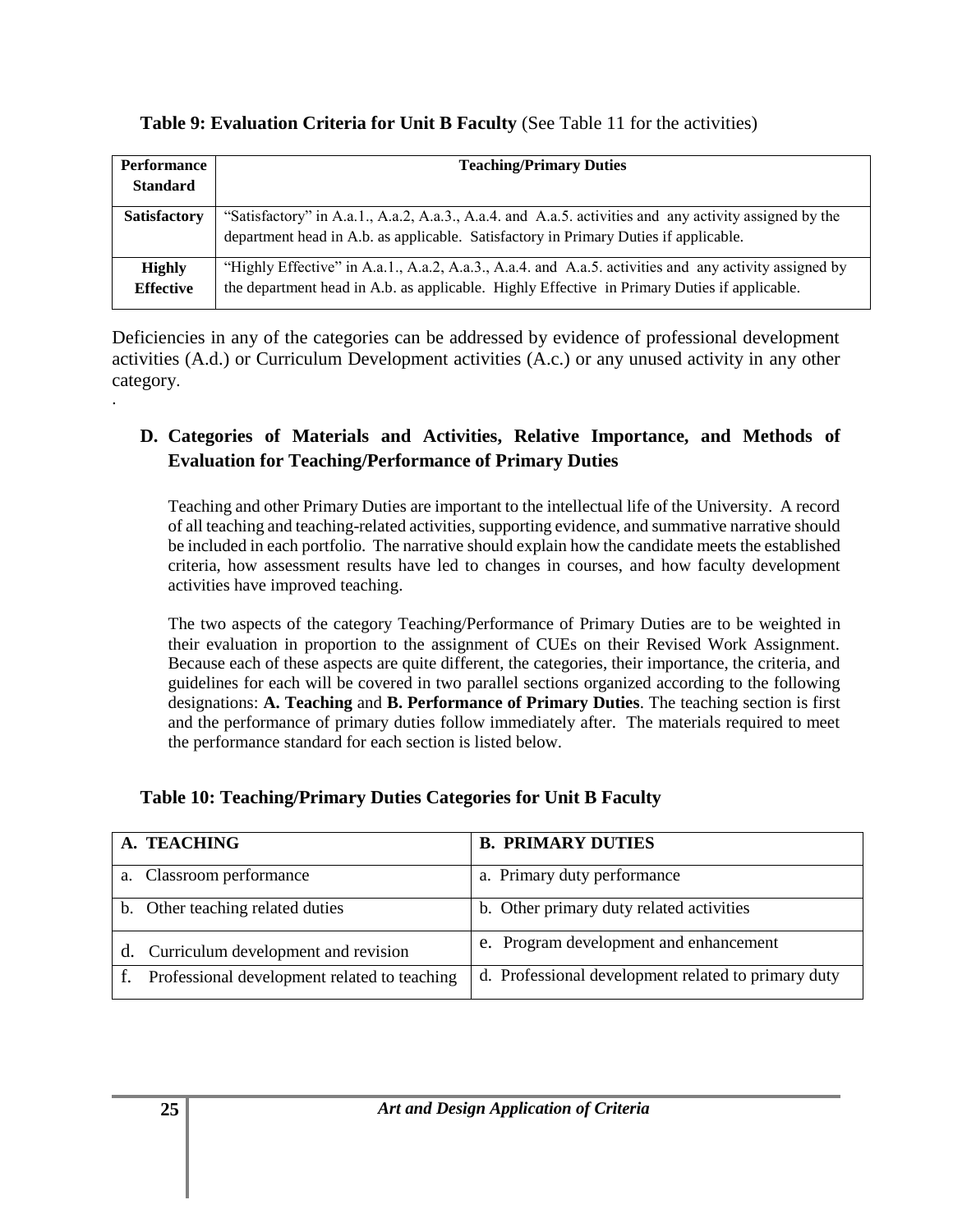| <b>A</b> Activities |                                                            | <b>Materials to be Evaluated</b>                                                                                                                                                                                                                                                                     |  |
|---------------------|------------------------------------------------------------|------------------------------------------------------------------------------------------------------------------------------------------------------------------------------------------------------------------------------------------------------------------------------------------------------|--|
| a.                  | Classroom<br>performance                                   | 1. Revised faculty work assignments for the evaluation period (if<br>appropriate).                                                                                                                                                                                                                   |  |
|                     |                                                            | All peer and chair evaluations during the evaluation period.<br>2.                                                                                                                                                                                                                                   |  |
|                     |                                                            | Summary of student evaluations (with student comments) for each course<br>3.<br>evaluated during the review period.                                                                                                                                                                                  |  |
|                     |                                                            | The course syllabus, the final exam/project, and a representative<br>4.<br>exam/assignment for each different course taught during the evaluation<br>period. All syllabi must be in the approved HLC format and include all<br>required university, college, and department statements.              |  |
|                     |                                                            | 5. Evidence of participation in required assessment activities.                                                                                                                                                                                                                                      |  |
|                     |                                                            | The following may also be submitted:<br>6.                                                                                                                                                                                                                                                           |  |
|                     |                                                            | a. Additional quizzes or exams.<br>b. Handouts, study guides, or assignments.<br>c. Graded or un-graded student assignments.<br>d. Student work.<br>e. Other materials.                                                                                                                              |  |
| b.                  | Other teaching                                             | 1. Evidence of training students in research/creative activities.                                                                                                                                                                                                                                    |  |
|                     | related activities                                         | Evidence of student mentoring<br>2.                                                                                                                                                                                                                                                                  |  |
| $\mathbf{c}$ .      | Curriculum<br>development and<br>revision                  | Original<br>instructional<br>materials<br>such<br>problems,<br>1.<br>homework<br>as<br>novel/original learning aids, and new hands-on activities.<br>2. Updates to lecture material.<br>3. Evidence of efforts to develop new courses, update existing courses, or<br>change a program's curriculum. |  |
| 4.                  | Professional<br>development for<br>teaching<br>improvement | 1. Documentation of participation in professional development activities that<br>contribute to course development and improvement of teaching.                                                                                                                                                       |  |

## **Relative Importance of Teaching (A) Activities and Methods of Evaluation**

For all teaching faculty, the evaluation of classroom performance is the most significant activity. Evaluation of a candidate's teaching will include consideration of the candidate's effectiveness in the following areas: execution of assigned responsibilities; command of the subject matter or discipline; ability to organize, analyze and present material clearly and effectively; ability to encourage and interest students in the learning process; and in student mentoring, advisement, counseling and direction of individual learning activities. Below are specific instructions regarding the evaluation of A activities: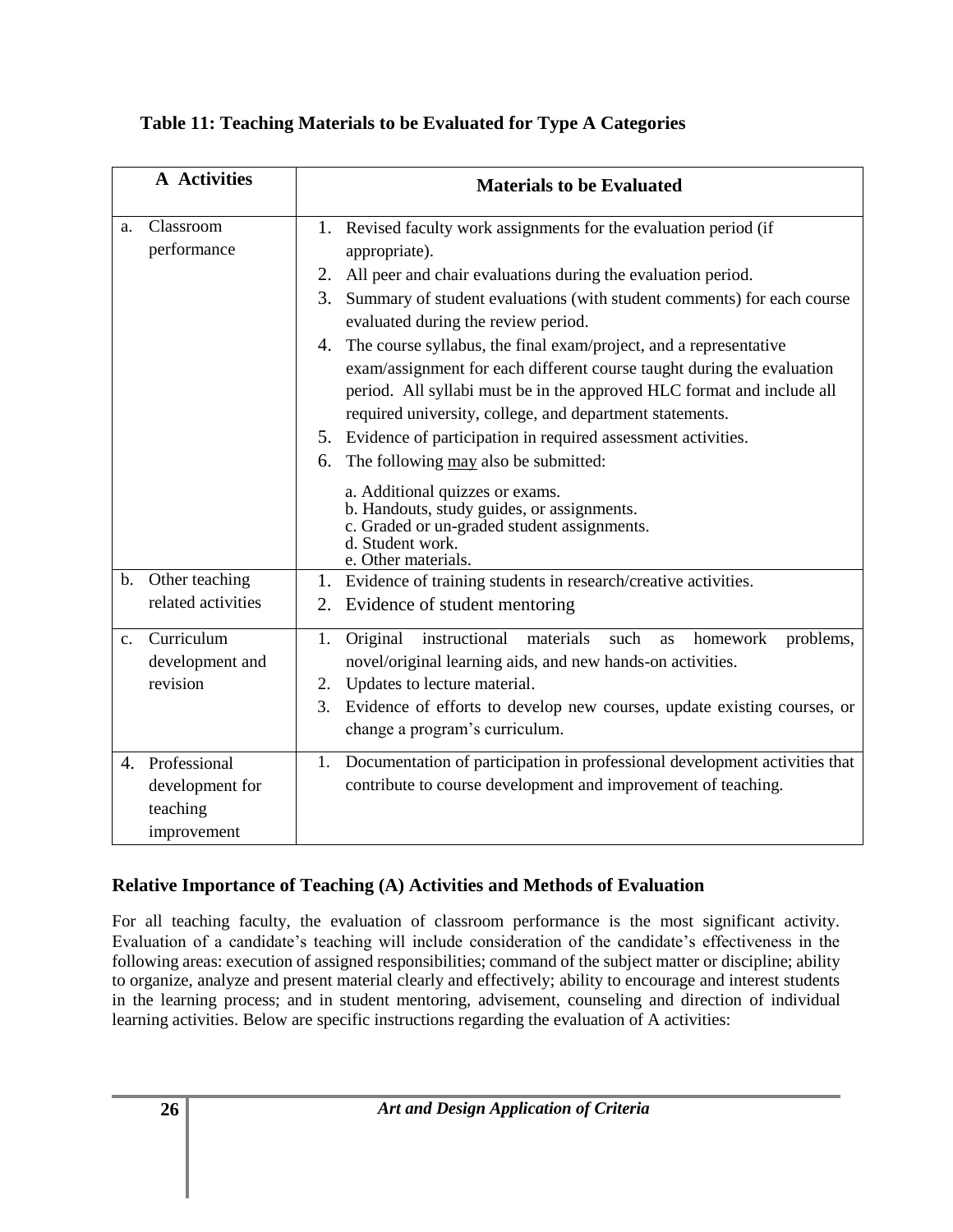#### *Course Syllabi*

Syllabi are expected to clearly define the following: course description; course objectives/outcomes; assessment methods; the name of the text and other required materials; instructor's name, phone number, e-mail address, office location, and office hours; class meeting time and location; a calendar of activities for the course; required University statements; material to be covered in the course; policies concerning attendance, tardiness, and makeup exams; grading standards (including 'I' grades); frequency and relative weights of exams, quizzes, homework, papers, and other materials; laboratory/studio safety rules (if appropriate); and information about field trips (if appropriate). In addition, it is expected that syllabi will be professionally produced with a minimum of spelling, grammatical or typographical errors, that all instructions and conditions are internally consistent, and that the course content and prerequisites reflect the catalog description. All syllabi will contain content as required by the University, HLC, ISBE and IBHE. It will include items required for NASAD and other specific accrediting agencies when appropriate. For courses where a 4000-level class meets with a 5000-level class, it is expected that the two classes will have different syllabi, different learning outcomes, and different assessment measures.

## *Course Materials*

Representative exams, quizzes, and other materials submitted for evaluation are expected to reflect the following qualities: balanced coverage of the assigned material, questions which are clearly stated, questions which are appropriate for the level of the course, a length which is appropriate for the time allotted, and a minimum of spelling, grammatical or typographical errors. Materials submitted will be evaluated with regards to their value in assisting student learning, their originality, and their appropriateness for the course. Regular revisions and updates to course materials shall be valued more than repetitive, unrevised materials over a multi-year period.

#### *Student Evaluations*

Faculty shall give all students, except those enrolled in practica, tutorials, independent study courses, and research courses, the opportunity to evaluate their teaching effectiveness through the student evaluations provided on-line. The results of these evaluations will be provided to the faculty member only after the course grade has been submitted. The faculty member will place in their portfolio the evaluations (including student comments) for each course evaluated during the review period. Out of scale of 1 as lowest and 5 as highest, the Performance Indicators are as follows:

| Satisfactory            | 3.0  |
|-------------------------|------|
| Effective               | 3.25 |
| <b>Highly Effective</b> | 3.5  |
| Significant             | 4.0  |
| Superior                | 4.25 |
|                         |      |

## *Teaching Assessment Activities*

All courses should have assessment measures. Additional assessment instruments may be required for some courses, as designated by the department. Faculty administering such instruments must compile the results and return them to the Assessment Coordinator on a timely basis. Effectiveness will be measured by the quality of reports submitted for evaluation.

## *Peer/Chairperson Classroom Visitations*

Each candidate shall include the results of classroom visitations by a peer and by the chairperson or their designee. Each visitor shall complete the "Classroom Visitation/Evaluation Form" approved by the department. The completed form should be copied to the faculty member visited, to the DPC chairperson,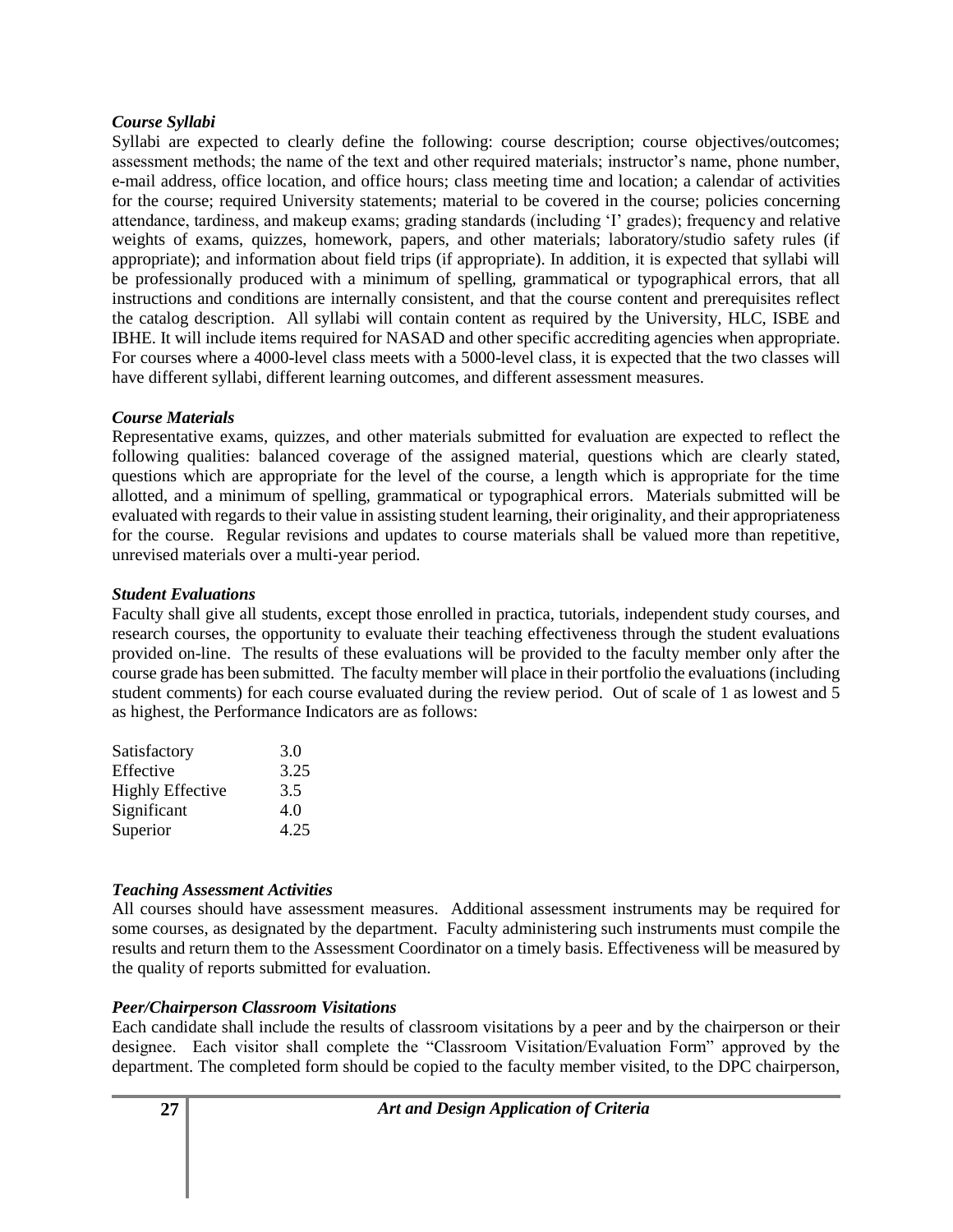and to the department chairperson. Procedures for selecting peer evaluators will follow the program's bylaws.

| Satisfactory            | 3.0  |
|-------------------------|------|
| Effective               | 3.25 |
| <b>Highly Effective</b> | 3.5  |
| Significant             | 4.0  |
| Superior                | 4.5  |

#### *Curriculum Revision and Development*

The Department Chair shall evaluate any reports of curricular revision or development by Unit B faculty. These are optional activities for Unit B faculty. These activities include but are not limited to: new course development, new instructional material development and new option development. Effectiveness as measured by adoption and implementation of the proposed courses and options should be documented.

## *Professional Development Activities for Teaching Improvement*

Since attendance at professional development conferences and taking exceptional initiative are entirely optional, they may not detract from an instructor's overall evaluation, but only enhance it. The Department Chair shall evaluate reports of professional development activities or special initiatives. Activities include but are not limited to: participation in short courses, conferences and workshops, attainment of additional degrees, fellowships, and other teaching related, educational experiences. Documentation of participation must be provided for consideration.

| <b>Types of B Activities</b>                          | <b>Materials to be Evaluated</b>                                                                                                                                                                                                    |  |
|-------------------------------------------------------|-------------------------------------------------------------------------------------------------------------------------------------------------------------------------------------------------------------------------------------|--|
| Research Release Time                                 | 1. Letter of evaluation.<br>Synopsis of activities related to the primary duty.<br>2.<br>Documentation of activities.<br>3                                                                                                          |  |
| Program Coordinator or<br>Administrative Release Time | 1. Letter of evaluation.<br>Synopsis of activities related to the primary duty.<br>2.<br>Documentation of activities.<br>3                                                                                                          |  |
| Academic Release Time                                 | Letter of evaluation.<br>Synopsis of activities related to the primary duty.<br>2.<br>Documentation of activities.<br>$\mathcal{F}$                                                                                                 |  |
| Assessment Release Time                               | Letter of evaluation.<br>Synopsis of activities related to the primary duty.<br>2.<br>Representative assessment reports.<br>3.<br>Evidence of attendance at assessment meetings.<br>4.<br>Any other additional documentation.<br>5. |  |
| <b>Advising Release Time</b><br>7.                    | Letter of evaluation.                                                                                                                                                                                                               |  |

## **Table 12: Primary Duty Materials to be Evaluated for Type B Categories**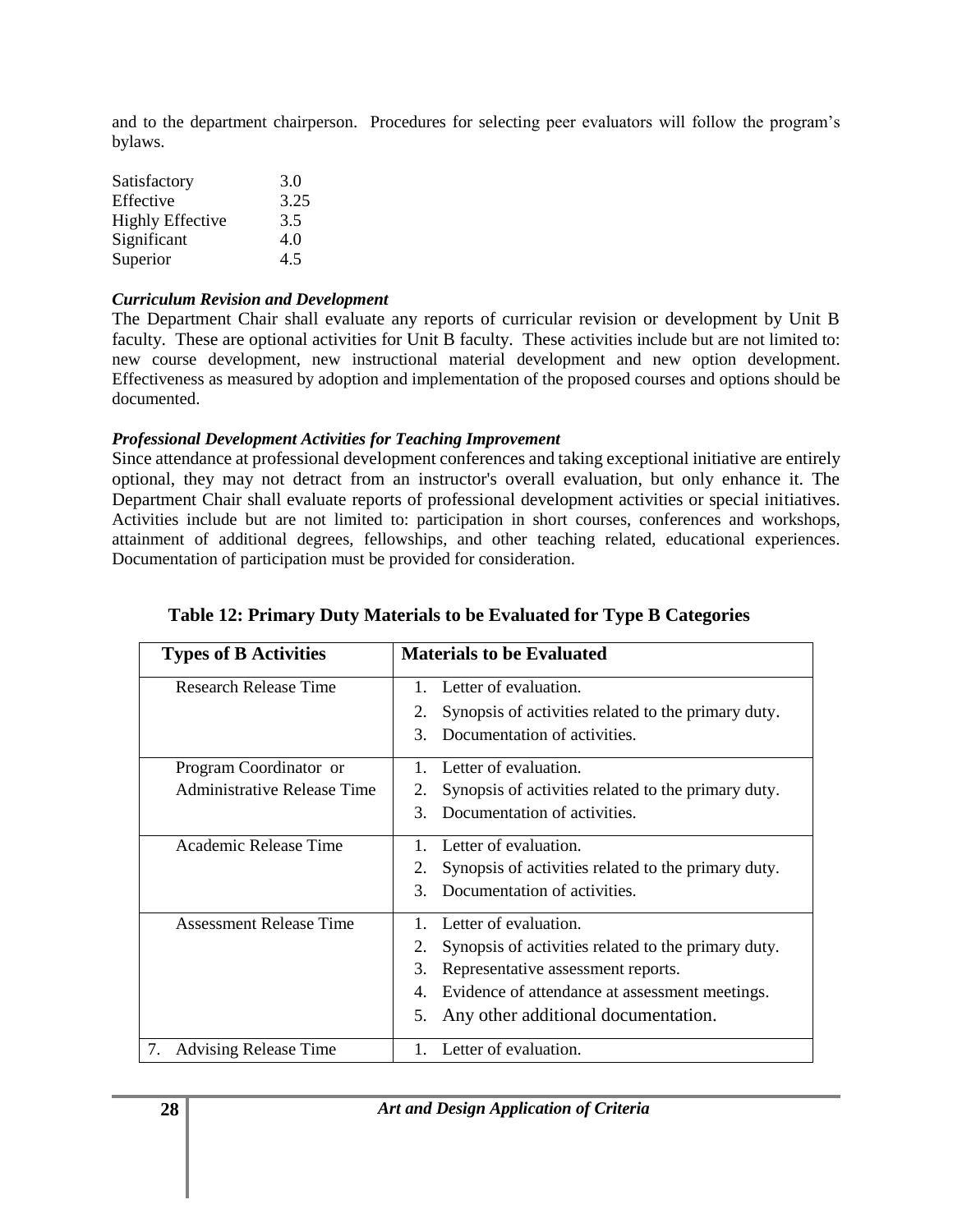|                               | 2. Synopsis of activities related to the primary duty<br>with documentation.<br>3. Summary of completed advisor surveys (where<br>available).<br>4. Evidence of attendance at advising meetings.<br>5. Any other additional documentation. |
|-------------------------------|--------------------------------------------------------------------------------------------------------------------------------------------------------------------------------------------------------------------------------------------|
| 6. Other Type of Release Time | 1. Letter of evaluation.<br>Synopsis of activities related to the primary duty.<br>3. Documentation of activities.                                                                                                                         |

## **Relative Importance of Primary Duty (B) Activities and Methods of Evaluation**

The performance of primary duties (beyond required classroom activities) are as central to the teaching function of the institution as direct instruction. The acquisition of resources, activities directed at program improvement and other professional development activities that are associated with these activities must be evaluated. The division of CUEs between teaching and primary duties, as listed on the approved and revised faculty workload assignment, will dictate the relative importance between these two categories where required. Compensated duties or other activities where release time has been provided do not diminish the importance of direct instructional activities, but should be viewed as significant in accord with one's professional development and the mission of the University. Below are specific instructions regarding the evaluation of B activities.

## *Letters of Evaluation*

A letter of evaluation for each primary duty should include a statement of assigned duties, a listing of goals and objectives for the release time, and an assessment of the faculty's member performance of the duty. An evaluation should be completed and included in the portfolio by the direct supervisor of the activity for whom re-assigned time has been provided. For activities spanning multiple years, only one letter of evaluation for each activity is required. If the direct supervisor of the activity is the chairperson, the chairperson may include their evaluation of the primary duty in their overall narrative of the candidate.

## *Synopsis of Activities Related to the Primary Duty*

Documentation of attendance at activities related to the assigned primary duties is required. Additional documentation that may be required includes: the maintenance of appropriate and accessible records, copies of progress reports submitted, attendance at workshops, training courses or other development programs related to the primary duty.

## *Program Improvement/Acquisition of Resources*

Significant improvements to a program and/or acquisition of resources to improve a primary duty activity should be documented and explained (example: an advisor develops a method for improving the quality and efficiency of advising).

## *Professional Development for Program Improvement*

These activities include, but are not limited to: participation in short courses, conferences and workshops, and other programs related to professional development in the area of expertise of the candidate. Documentation of participation in professional development activities must be provided for consideration to be given in the portfolio.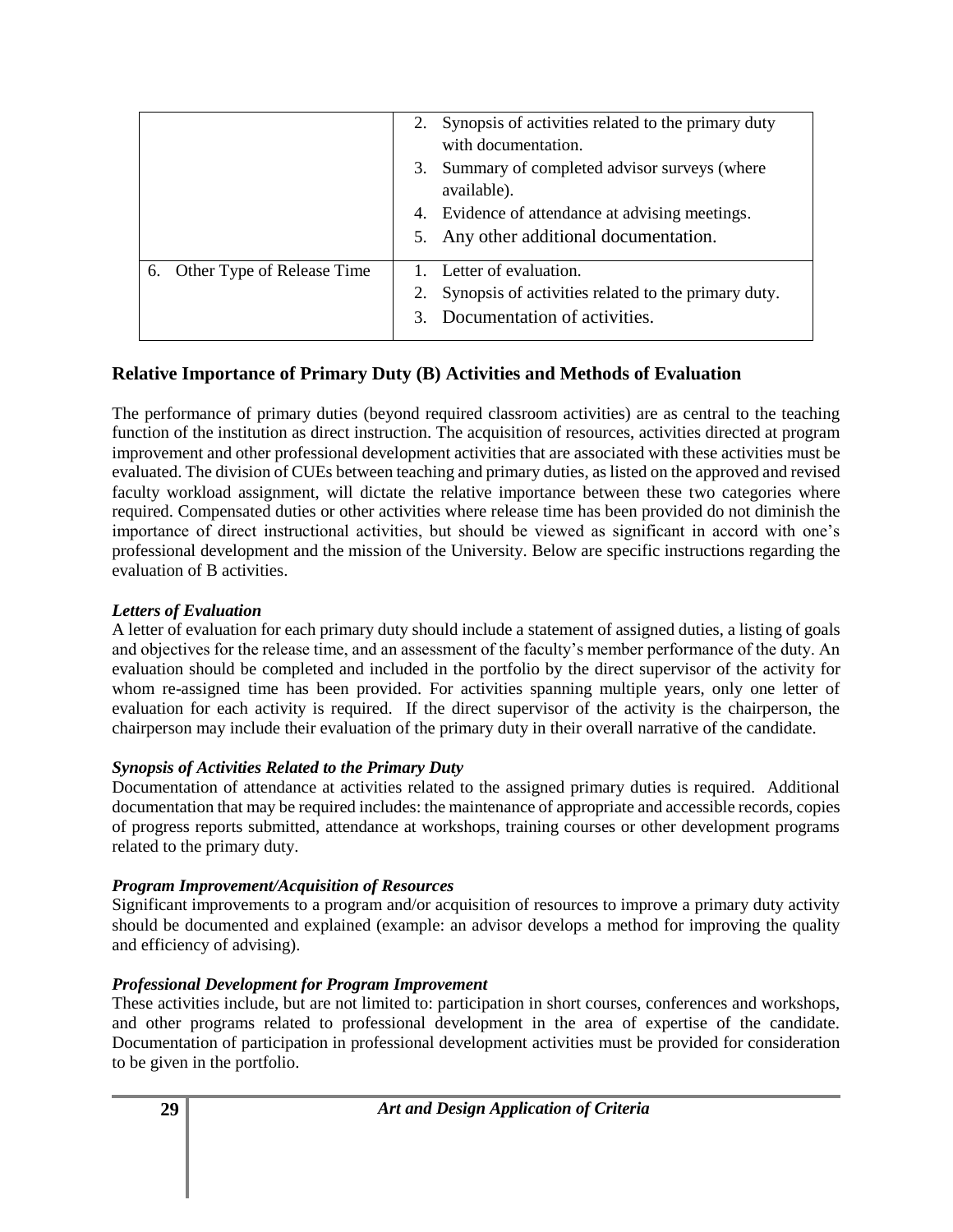## **E. Research/Creative Activities**

Unit B faculty are encouraged to become engaged in activities that foster their growth and development. While not required by the *Contract* to engage in Research and Creative activities, Unit B faculty may for informal purposes only, supply materials that document their research/creative activities during the evaluation period.

## **F. Service Activities**

Unit B faculty are encouraged to become engaged in activities that foster their growth and development. While not required by the *Contract* to engage in Service activities, Unit B faculty may for informal purposes only, supply materials that document their Service activities during the evaluation period.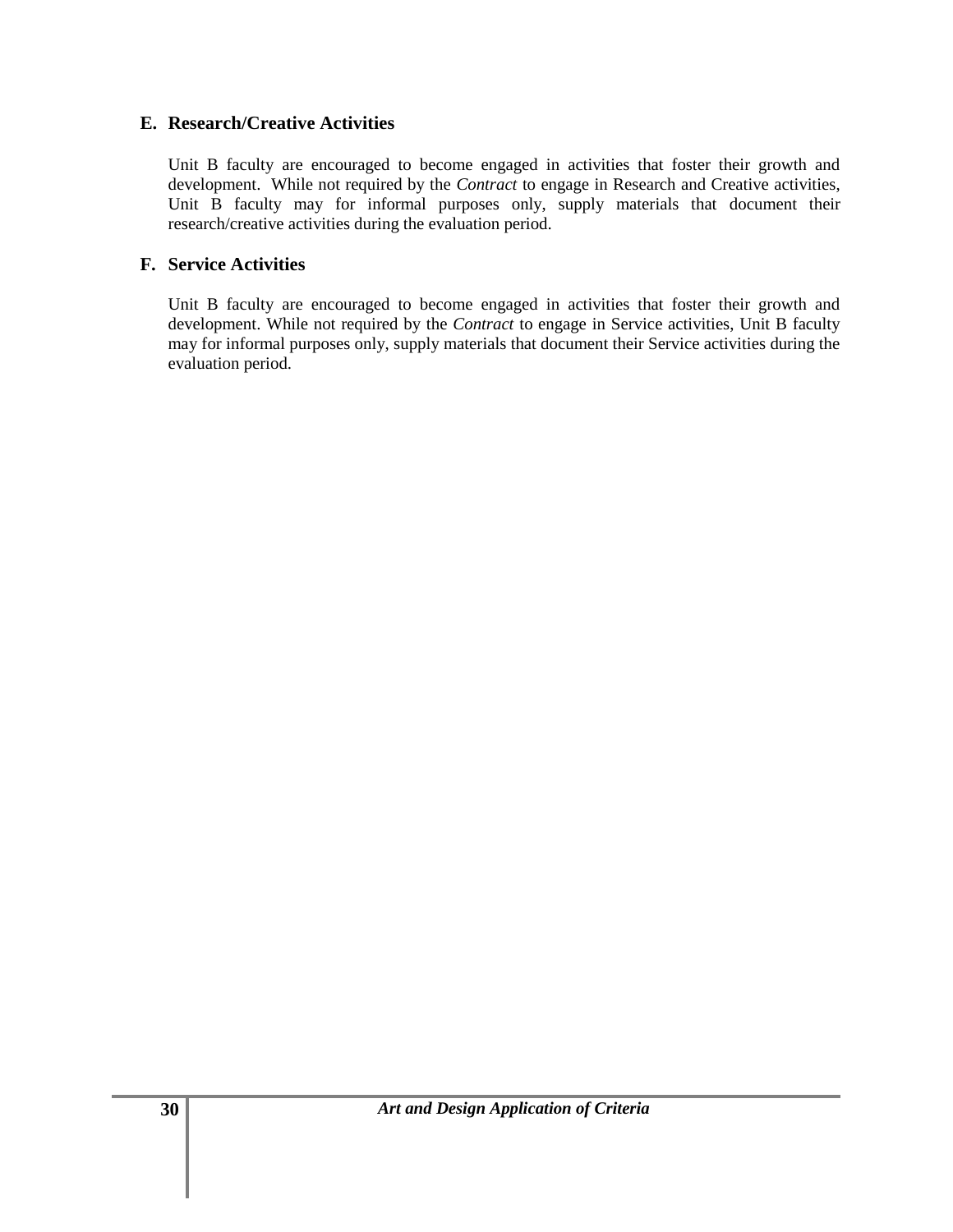## **Addendum A**

## **Art and Design Faculty Classroom Observation Evaluation Form** (Based upon the Departmental Application of Criteria) **Academic Year \_\_\_\_\_\_\_\_\_\_\_\_\_\_**

| Term:                           | Class Observed: |  |
|---------------------------------|-----------------|--|
| Faculty member being evaluated: |                 |  |
| Evaluator:                      |                 |  |

|     | <b>Part A: Teaching</b>                                                                         | Yes | N <sub>0</sub> | N/A |
|-----|-------------------------------------------------------------------------------------------------|-----|----------------|-----|
| 1.  | Met classes on time.                                                                            |     |                |     |
| 2.  | Maintains fair and reasonable assessment tools                                                  |     |                |     |
| 3.  | Keeps posted office hours                                                                       |     |                |     |
| 4.  | Maintains a good rapport with students                                                          |     |                |     |
| 5.  | Syllabus is in keeping with catalog and departmental guidelines for<br>content and organization |     |                |     |
| 6.  | Handouts are pertinent and understandable                                                       |     |                |     |
| 7.  | Cognitive skills of critical thinking are taught                                                |     |                |     |
| 8.  | Conceptualization skills are taught                                                             |     |                |     |
| 9   | Creativity is taught                                                                            |     |                |     |
| 10. | Analyzing skills are taught                                                                     |     |                |     |

## **Part B:** *Classroom Observation*

| <b>Evaluation Rating:</b> 1 to 5 | $1 =$ Below Average                                                                                                                                                                                                             |  |
|----------------------------------|---------------------------------------------------------------------------------------------------------------------------------------------------------------------------------------------------------------------------------|--|
|                                  | $5 =$ Excellent                                                                                                                                                                                                                 |  |
|                                  | $\sim$ . The contract of the contract of the contract of the contract of the contract of the contract of the contract of the contract of the contract of the contract of the contract of the contract of the contract of the co |  |

- 1. Instructor was prepared and organized during the Class session:
- 2. Instructor's lecture and/or demonstration was informative and easily understood:
- 3. Instructor has the ability to stimulate student interest
- 4. Instructor has knowledge of the subject being taught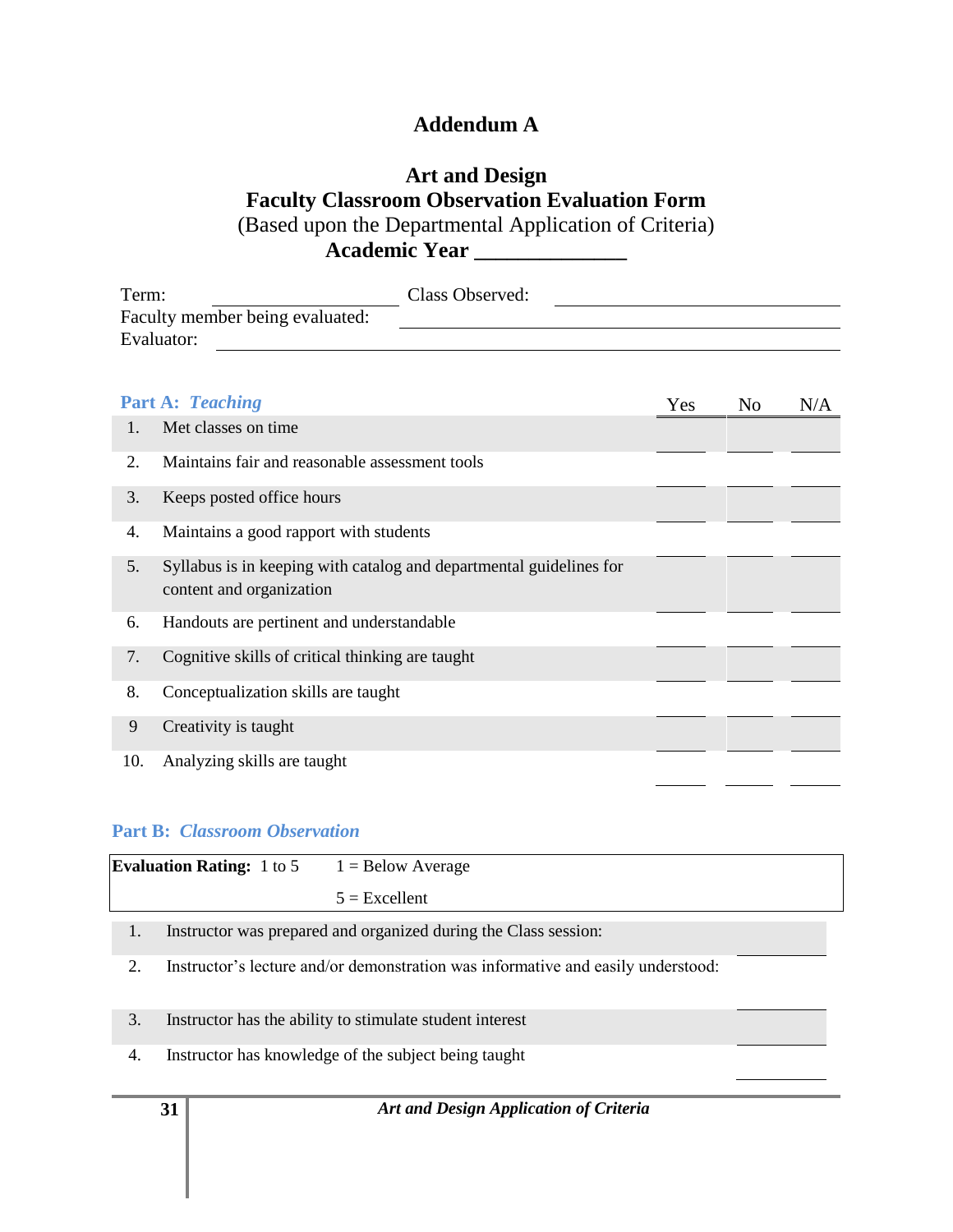- 5. Rate the class assignment you observed students working on
- 6. Instructor's teaching skills
- 7. Class participation
- 8. Professional and educational standards are met
- 9. Written comment: (required): attach separately

| <b>Final Evaluation Rating</b><br>(average of above): | Exceptional 4.75      | Superior 4.5           | Significant 4.0  |
|-------------------------------------------------------|-----------------------|------------------------|------------------|
|                                                       | Highly Effective 3.75 | Effective 3.5          | Satisfactory 3.0 |
|                                                       |                       | Unsatisfactory $<$ 3.0 |                  |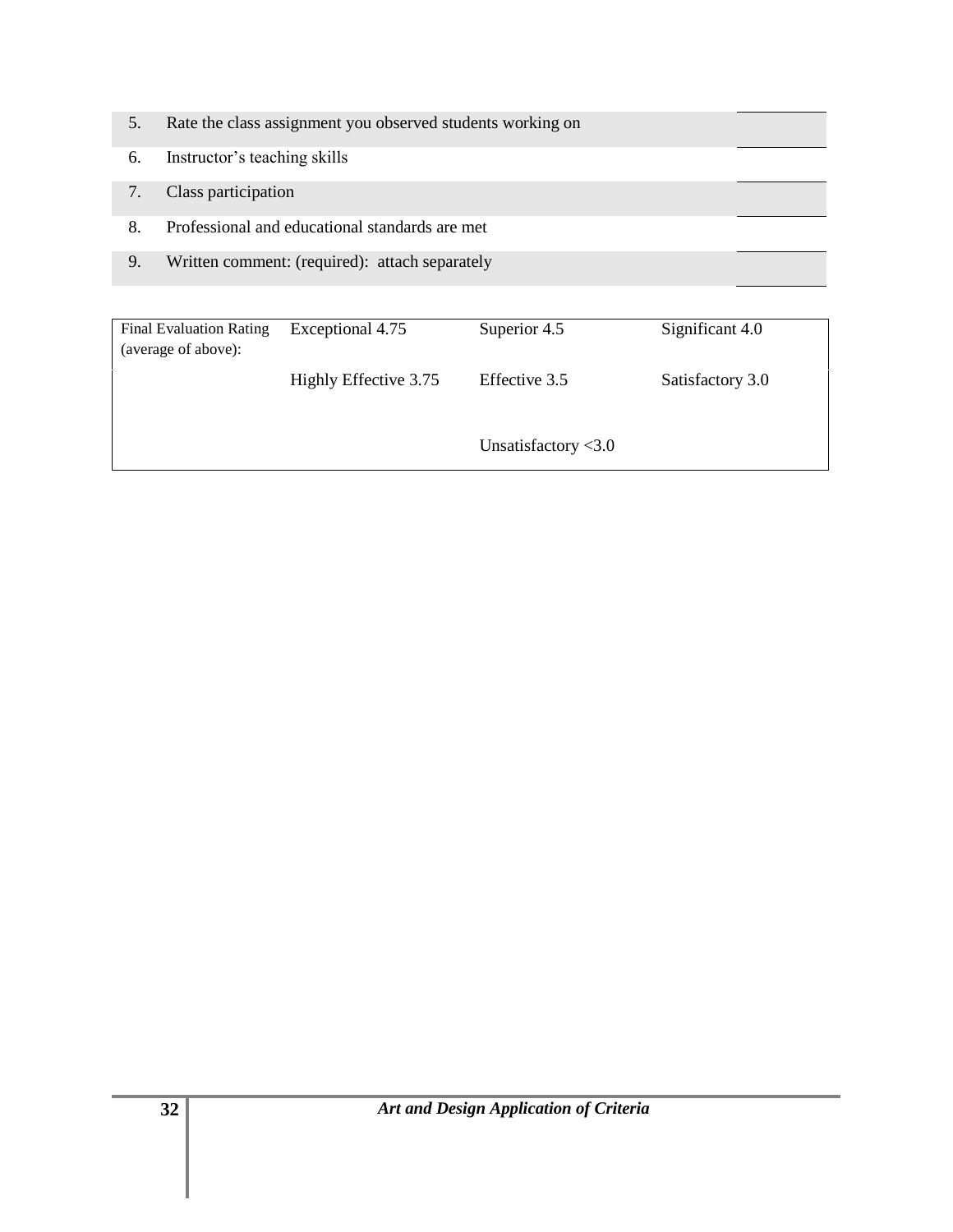## **Addendum B**

## **Distance Education Policy Department of Art & Design**

The policy below outlines the distance education policy for the Department of Art and Design. General definitions and other information can be found in the *2018 – 2022 Contract* "Appendix G: Distance Education."

A. Currently approved Department courses to be offered as

## Hybrid

ART 1100: Introduction to Visual Arts ART/MUS 2050: Introduction to Sound Art ART 2101: Ancient through Medieval Art ART 2102: Renaissance-Baroque Art ART 2103: Modern Art ART 2100: Introduction to Non-Western Art ART 2150: Survey of Women Art

Online

- ART 1100: Introduction to Visual Arts ART/MUS 2050: Introduction to Sound Art ART 2101: Ancient through Medieval Art ART 2102: Renaissance-Baroque Art ART 2103: Modern Art ART 2100: Introduction to Non-Western Art ART 2120: History of Photography ART 2150: Survey of Women Art ART 3100: Introduction to Art Criticism
- B. The maximum number of distance education courses offered by Chicago State University (CSU) and/or transferred to CSU that a student may apply towards a degree. Undergraduate students may apply no more than 39% of the 120 total credit hours (47 credit hours) towards a baccalaureate degree. This includes all distance education courses offered by CSU.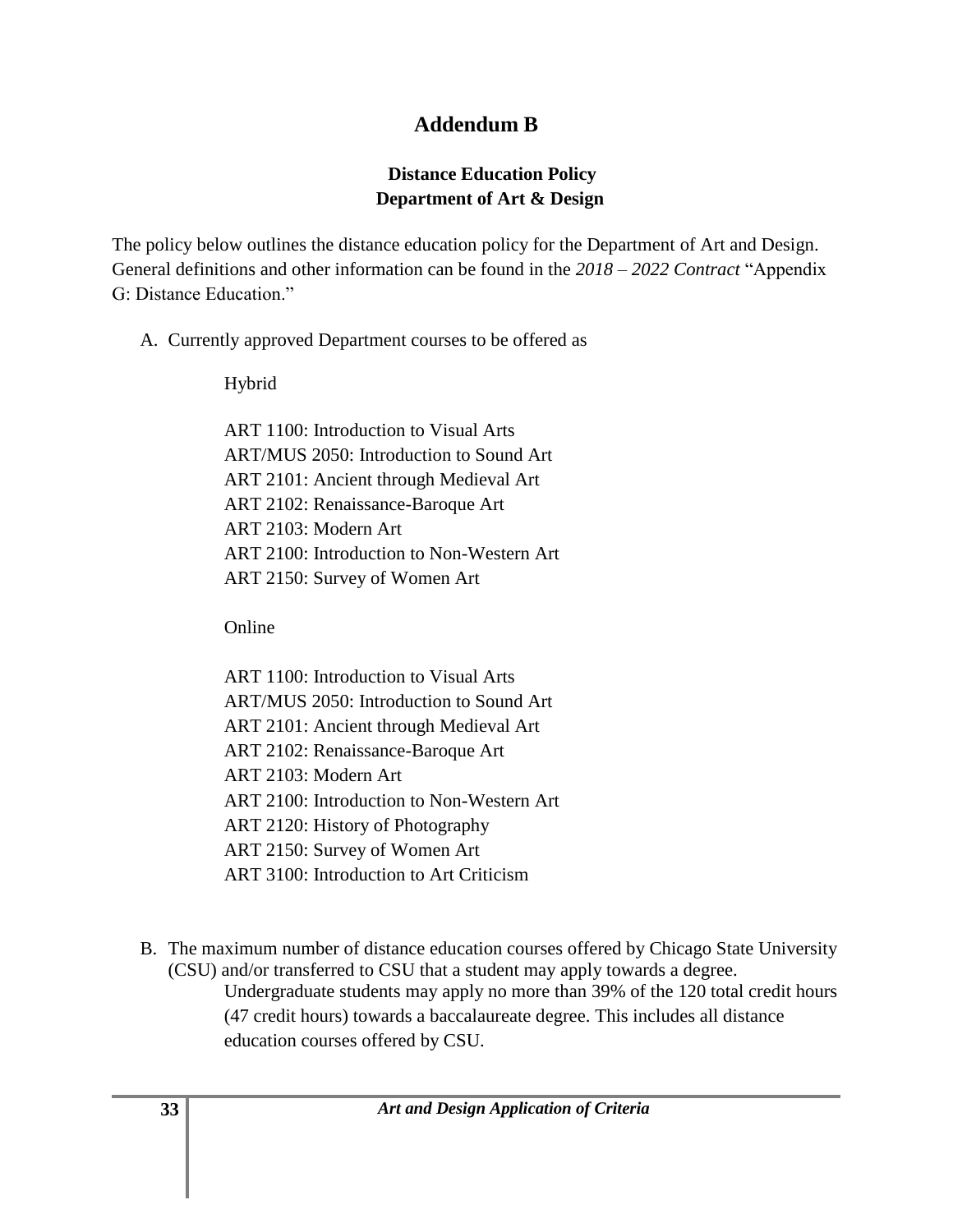- C. The number of distance education courses a faculty member many teach per term. Faculty members assigned to distance learning courses may teach no more than the equivalent of 12 CUEs per term.
- D. Criteria follows for approval process of new online/hybrid courses and curriculum. *It is strongly suggested that faculty members have completed the CSU Online Certification Training before proposing online/hybrid course additions and/or changes.*
	- a. The faculty member will submit a formal new course addition proposal or, in case of an existing course, a course change proposal to the program curriculum committee. It must be identified as to whether the course will be offered as a hybrid or an online course.
	- b. Approval for the course addition or change will move forward as per any curriculum action with the addition that it will be reviewed by DEC (Distance Education Committee).
- E. Method for evaluating hybrid and online courses.
	- a. All distance education courses and instructors will be evaluated by students, if there are six or more students in the course. Evaluation will occur via the current means required by CSU.
	- b. The instructor will make course material available for peer and chairperson evaluations as per every other course evaluation.
	- c. The instructor will follow evaluation requirements as specified by DEC.
- F. Process for selecting faculty to teach hybrid or online courses.
	- a. The faculty member must have successfully completed the CSU Online Certification Training (OCT) facilitated by CTRE.
	- b. The faculty member will submit a formal letter of interest to the Chairperson and relevant Program Coordinator to teach the formally approved hybrid or online course.
	- c. Course assignment will be based on program need, course load, and then seniority.
- G. Considerations of online instruction for retention, promotion, PAI, and tenure award processes.
	- a. Faculty assigned to distance education courses shall retain the responsibility and authority for the academic administration and oversight of the distance education course. The assigned faculty member shall have full control of the content of the course, unless the course is governed by learning objectives and/or assessments required by the program and/or General Education.
	- b. Faculty assigned to distance education courses shall have the same profile (expertise, experience, rank) as the faculty assigned to traditional campus courses.
	- c. Faculty assigned to distance education courses shall receive equivalent recognition of teaching and scholarly undertakings related to distance education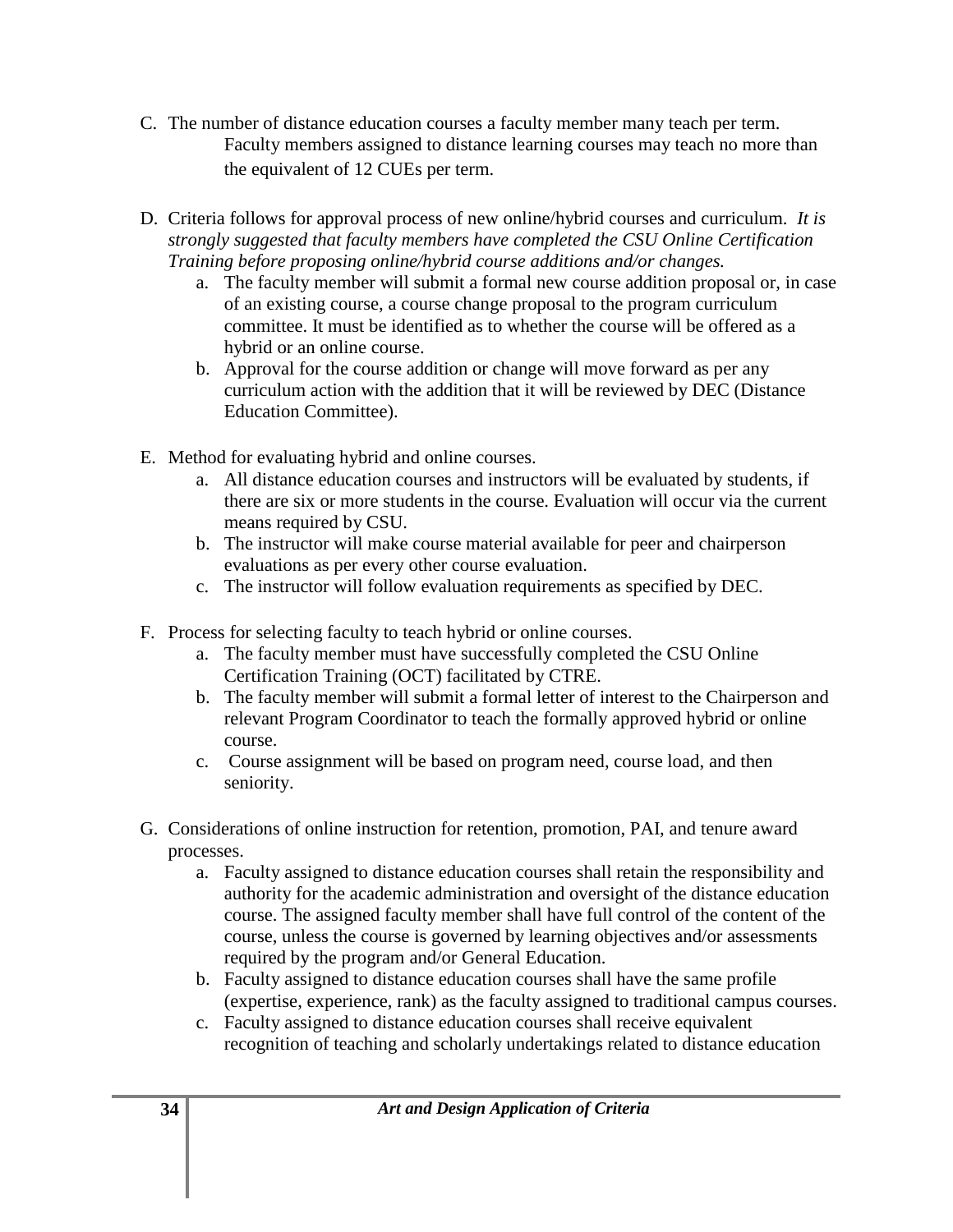programs corresponding with their efforts in traditional, on-campus course facilitation activities.

- H. Process for assisting faculty members teaching internet courses to be adequately prepared to teach and prepare required course materials.
	- a. CTRE is expected to provide improvement opportunities for faculty to increase their knowledge of distance education methodologies, online instructional design, use of innovative technology to facilitate online instruction, student assessment and evaluation in online instruction, understanding of best practices in online instruction and improving faculty instructional skills.
	- b. CTRE is expected to provide timely assistance and support to faculty members teaching online courses.
	- c. CSU's Information Technology Division, or appropriate information technology unit, is expected to provide adequate equipment (including equipment maintenance), software, and communications access to faculty to support communication with students, collaborating institutions, and other faculty for approved platforms and initiatives.
- I. Methodology to evaluate the effectiveness of the distance learning offerings.
	- a. Each faculty member assigned to a distance education course may provide an endof-course feedback survey to assess the effectiveness of online instruction. This evaluation is in addition to the online student evaluations; though the faculty member may it add to the online student evaluation.
	- b. The survey shall be made available and announced to students no later than one week prior to the end of the semester.
	- c. It is the faculty member's responsibility to provide access of course material as needed for peer and chairperson evaluations of the effectiveness of the course and faculty member's teaching.
- J. Procedure that ensures adequate advisement for students registering for internet courses.
	- a. Department academic advisors will counsel students on the specifics of distance education prior to authorizing enrollment in an online/hybrid course and provide students with policies of application of distance education courses toward the degree.
	- b. Each faculty member assigned to a distance education course may provide students enrolled in the course with a link to complete the SmartMeasure Online Readiness Assessment (http://csu.readi.info/) within the first week of the semester. SmartMeasure assists students in determining the degree to which distance learning will be a good fit for various learning styles, technological knowledge acquisition, computer literacy, and/or competing personal responsibilities. Students will not be penalized for results of the initial assessment. Students should be provided with resources to assist them with identified deficiencies should they determine to continue enrollment in the course.
- K. Process for making recommendation for change and improvement to internet courses and the supporting infrastructure.